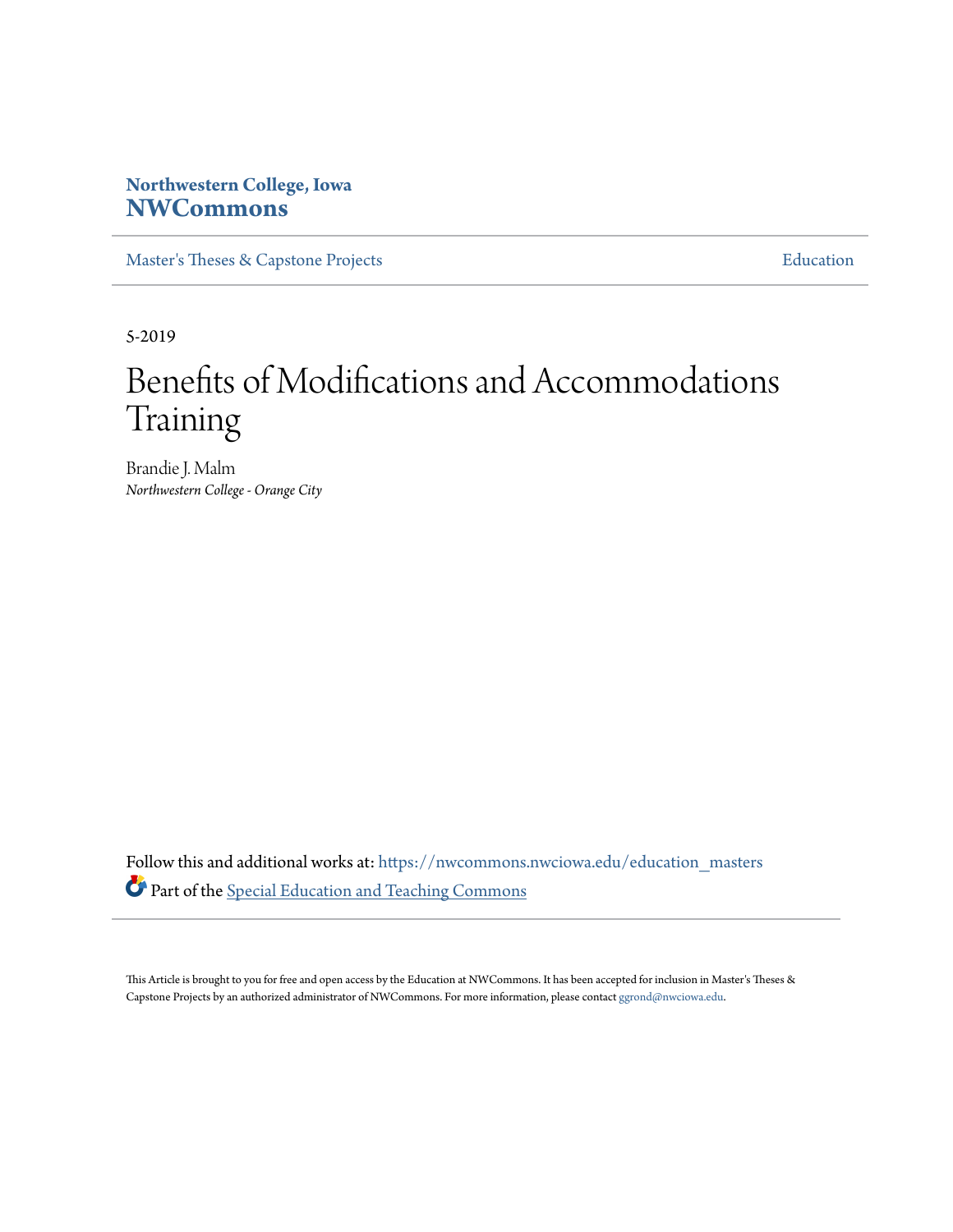Benefits of Modifications and Accommodations Training

Brandie J. Malm

Northwestern College

An Action Research Project Presented

in Partial Fulfillment of the Requirements

For the Degree of Master of Education

May 2019

Dr. Sara Waring-Tiedeman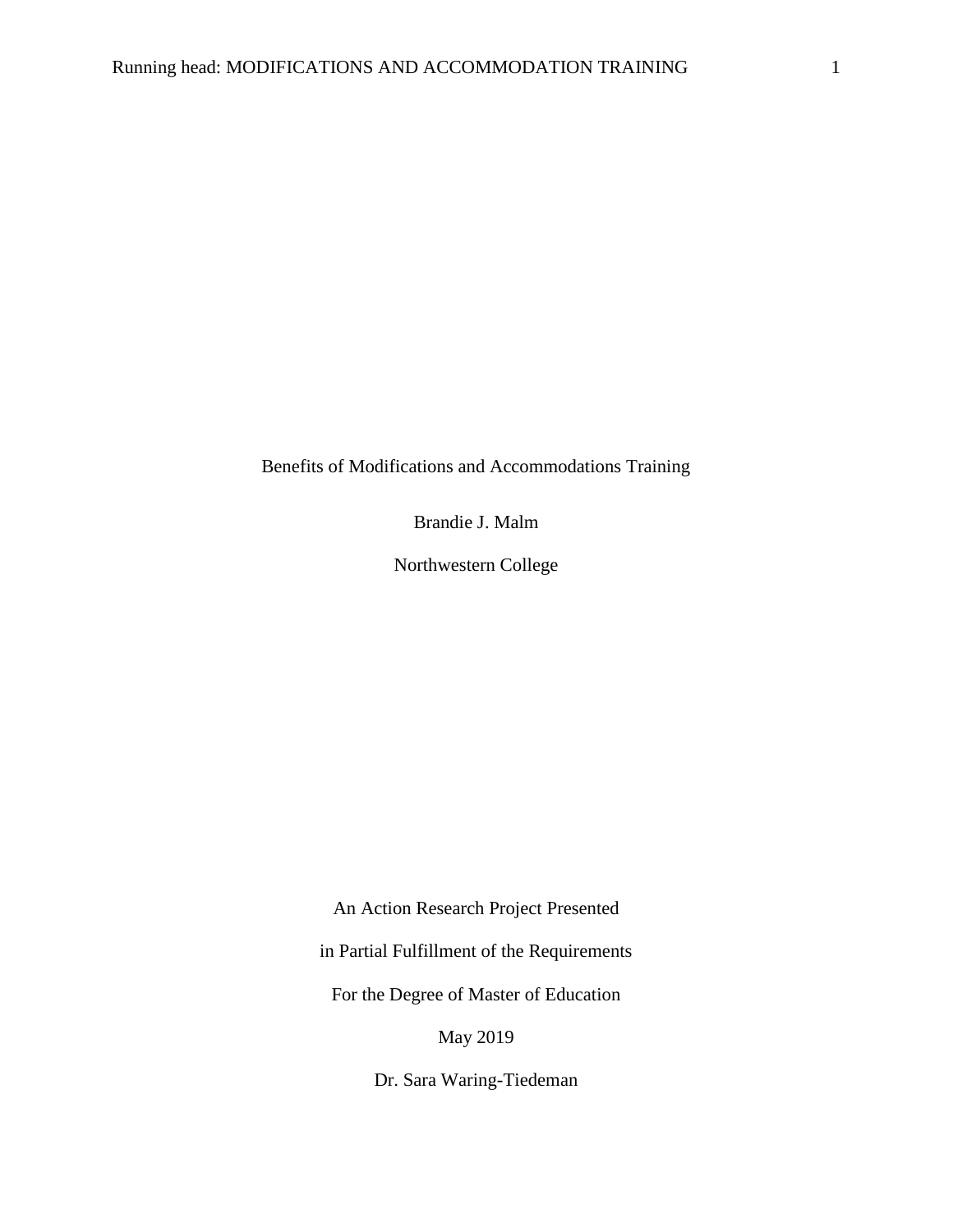# **Table of Contents**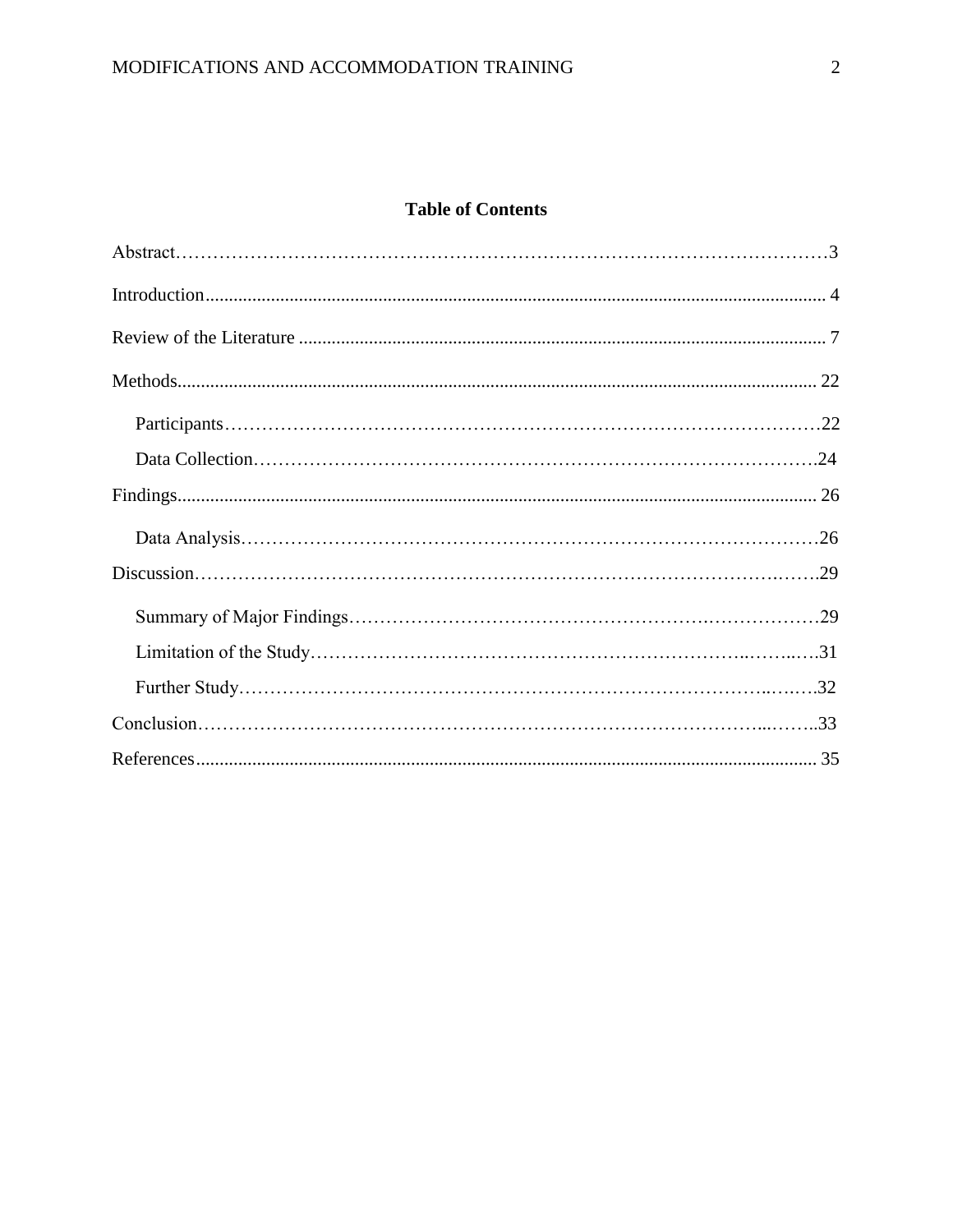#### Abstract

The purpose of this action research project was to determine the relationship between modifications and accommodations training for school staff and the academic experience of special education students. Participants were three special education students in a public, inclusive, elementary school setting. Data was collected through I-Ready reading and math testing in August and December of this school year and compared to the same data from the previous year. The research question guiding this study was, would special education student's educational experience improve when the special education teacher provides a comprehensive modifications and accommodations training for general education teachers and paraprofessionals? Various modifications and accommodations specific to each child were explained and modeled in depth to the general education teacher and paraprofessionals through conferencing with the special education teacher. Any data variances from the I-Ready testing were recorded and later analyzed to suggest that training opportunities affect student achievement in a positive manner. By collaborating with general education teachers and paraprofessionals, special education teachers can better meet the accommodation and modification needs of special education students.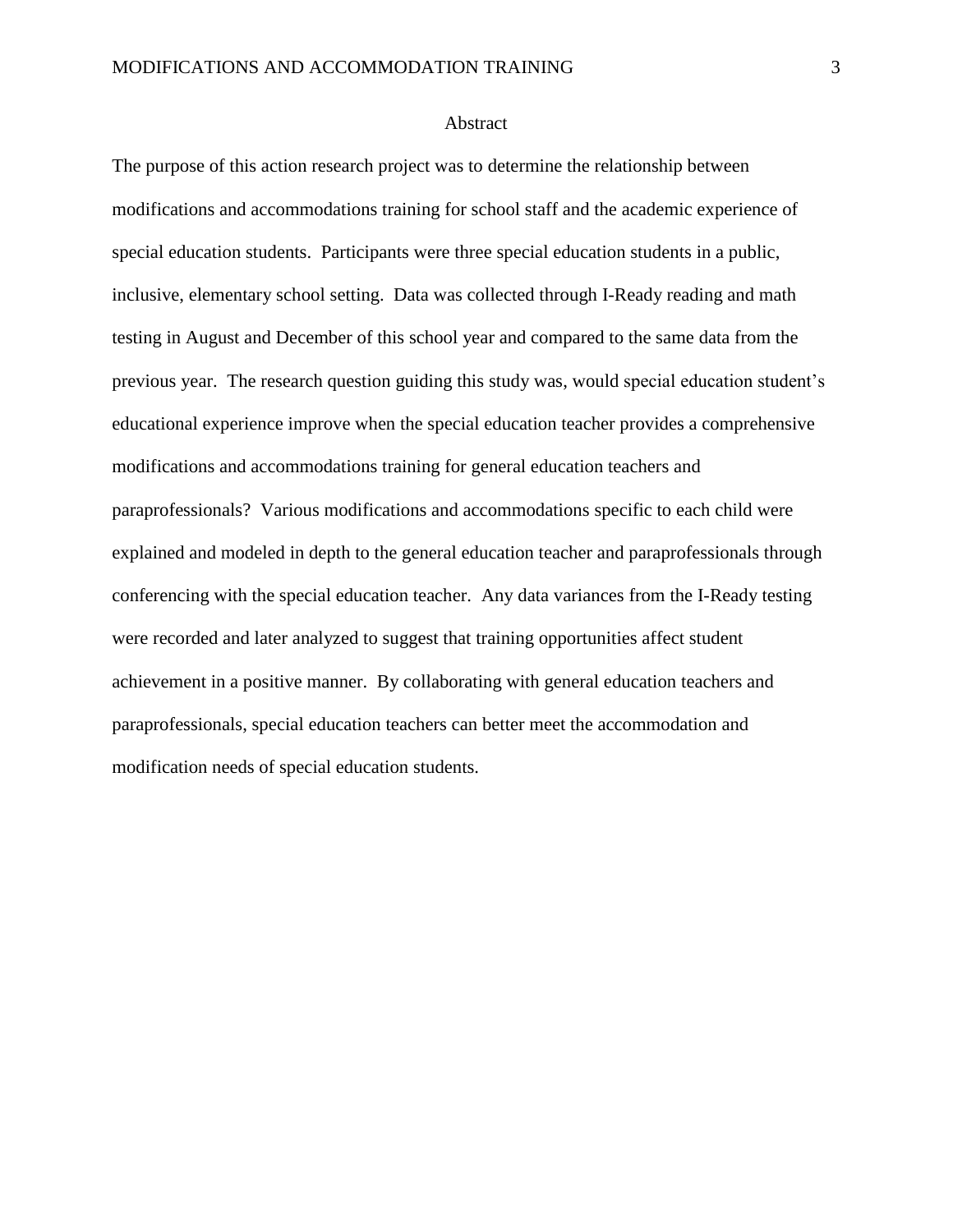#### **Benefits of Modifications and Accommodations Training**

The majority of special education students being served in regular schools are spending the plurality of their schooling in general education settings. In order to thrive in that environment, special education students depend on modifications and accommodations to be an active participant in the general education classroom. The use of these special education strategies is mandated by a special education student's individual education program (IEP). The accommodations and modifications are determined through observations, data analysis, and collaboration of the IEP team. The modifications and accommodations are specific to each child's needs and are utilized to provide access to education for children that may otherwise be unable to participate to the extent needed to progress in the general education setting. The special education student will use the accommodations to meet the benchmarks required of their peers. Modifications are exercised to provide access to education suitable to the needs and ability of the student. These strategies are not put into place to give students unfair advantages over typical learning students; in contrast, it is providing a student with a disability the support to overcome challenges so they may academically share in instruction and learning as their peers do. These supports are required to be fulfilled by the special education teachers, general education teachers, and paraprofessionals in all interactions and instruction of those special education students as deemed necessary for academic and behavioral growth or progress. Paraprofessionals historically came in to existence to improve education in school districts by assisting however needed. In the past teachers were inexperienced and unprepared to utilize the extra help in the classroom. Common practice for paraprofessional's duties was to be assigned to grade papers and supervise recess. How special education students participate in education has changed due to the evolution of education, advancements in instruction and interventions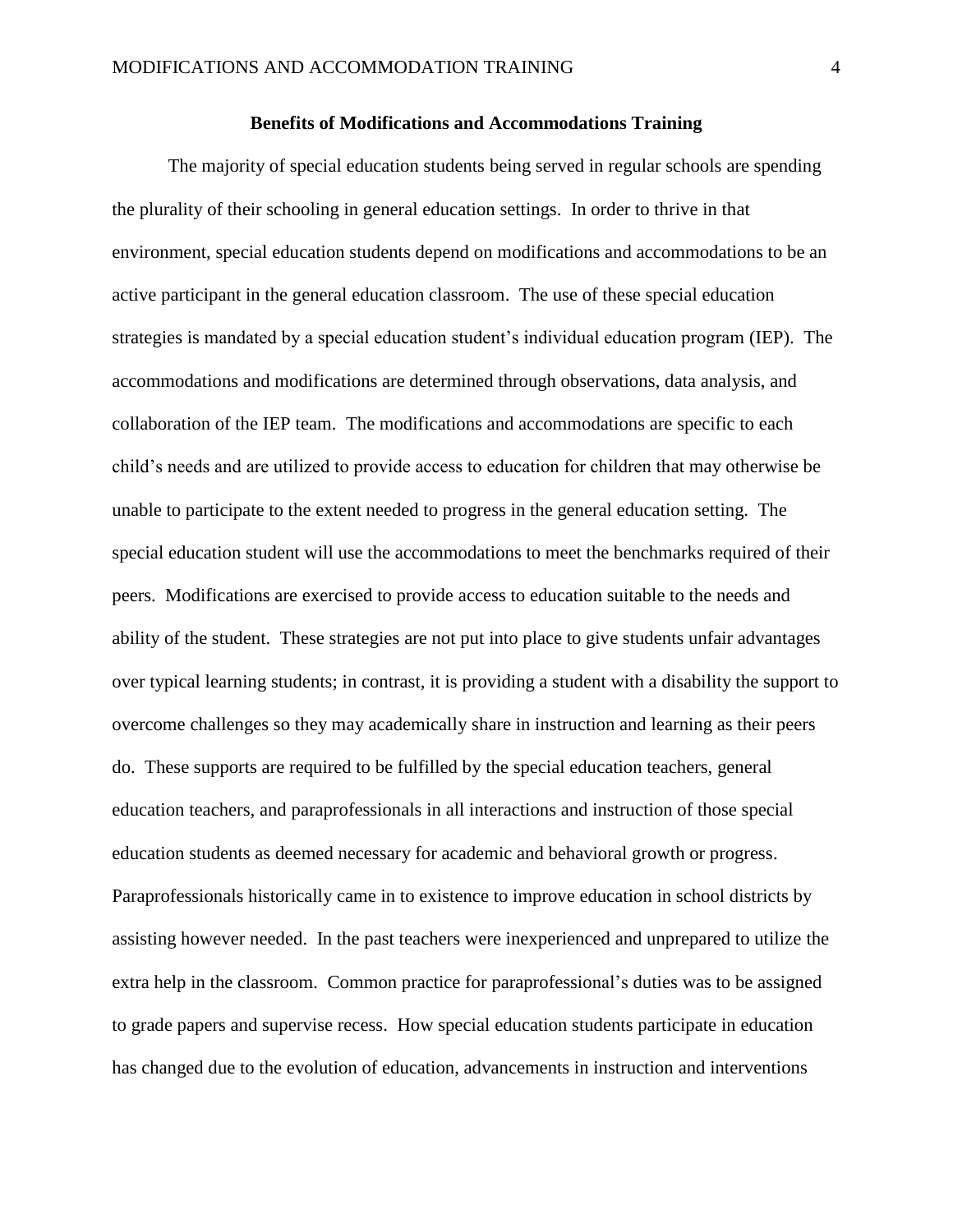nationwide. General education teachers and paraprofessionals are obliged to implement modifications and accommodations consistently and correctly in all educational settings. A common obstacle for teachers and paraprofessionals is lack of experience and training in how to implement the required accommodations and modifications. The impact of those modifications and accommodations, or lack of, reflects as success or failure for special education students. Without the supports of accommodations and modifications that are deemed fundamental in the child's individual education program, the child will not flourish in educational environments. The individual education program progresses and changes through yearly meetings held by the IEP team and evaluations of special education student's requirements to achieve success. This also means that the program will have amendments to needed accommodations and modifications as the student experiences growth and the current grade levels change. Familiarity with modifications and accommodations for classroom teachers and paraprofessionals improves the ability to perform these actions and strategies with integrity. Awareness and support gained through training provided by special education staff can combat lack of experience in special education techniques and build confidence in general education teachers and paraprofessional's abilities to implement modifications and accommodations. When the staff feels prepared and capable, the likelihood of the modifications and accommodations occurring should increase. There are difficulties in not knowing if the training is enough to affect the experience of the students in the general education classroom. Teachers and paraprofessionals understand the importance of modifications and accommodations, but confusion lies in the implementation as well as a lack of accountability. Accountability is crucial to ensure that all staff is diligent in providing the mandatory modifications and accommodations.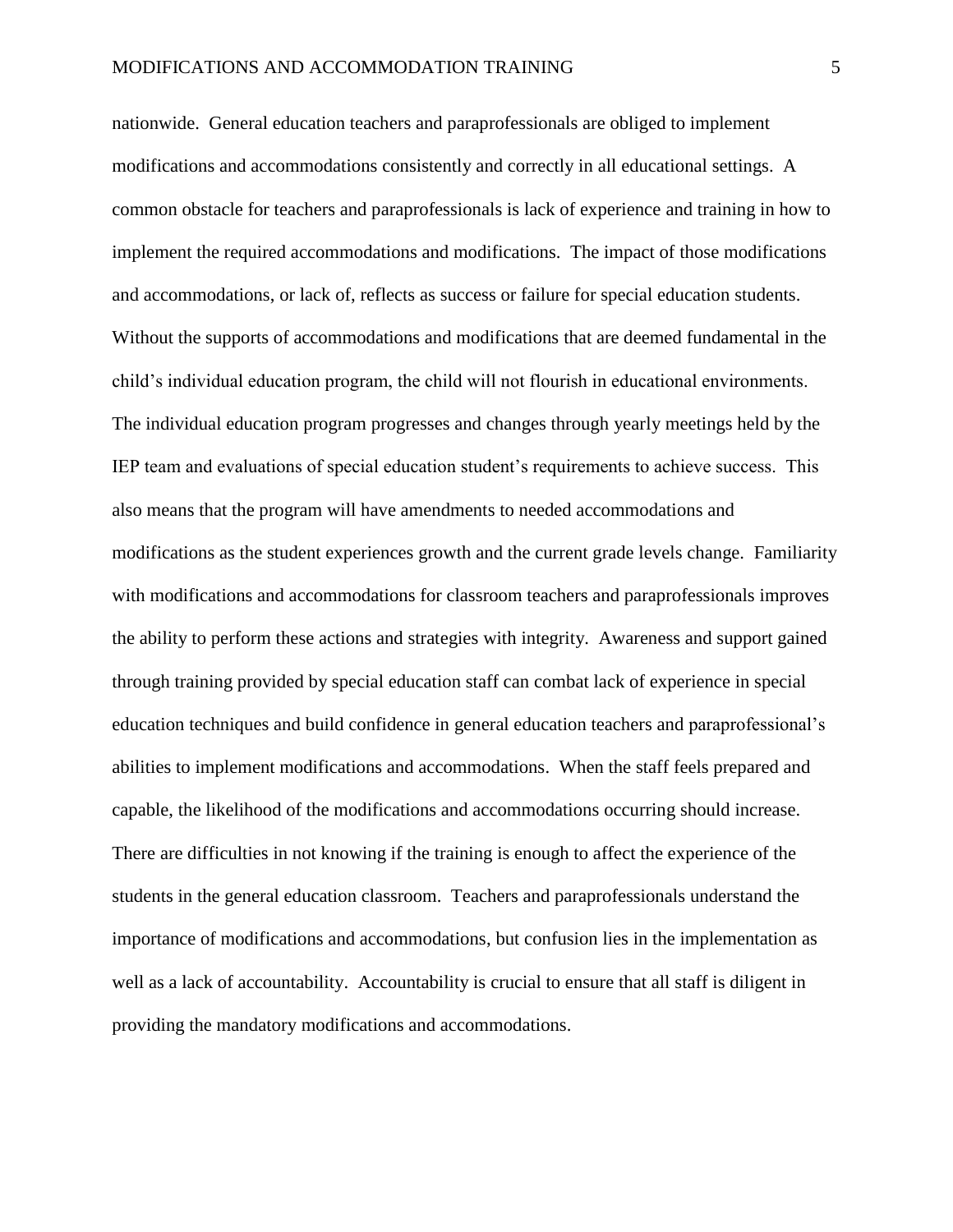The focus of this research is to implement a comprehensive modifications and accommodations training with the goal of improving academic performance of special education students. Research says that general education teachers and paraprofessionals are spending more time with special education students that are practicing inclusion than special education teachers (Brock, Seaman, & Downing, 2017). Due to this increased student exposure to staff that is untrained in special education procedures and strategies, the need for comprehensive training is extremely important. In the district that this research took place, there is one special education teacher, five general education teachers, and seven paraprofessionals. The special education teacher is spending at most two hours with two children, and on average thirty minutes during scheduled times with the majority of students. Students are spending the majority of their school day with general education teachers and paraprofessionals. Commonly the general education teachers and paraprofessionals feel uneducated in the proper ways to implement the required modifications and accommodations. The school district where this research occurred had a history of only making teachers aware of the modifications and accommodations briefly the day before school starts without providing any sort of training on the provided information. Previously teachers were given a copy of the services listed on the IEP and the special education teacher read through it. The entire briefing occurred in the days before school started and only lasted anywhere from ten to fifteen minutes. Paraprofessionals were given very limited prior training, as most of their training came in modeling once they were working with students, comparable to what would be considered on the job training. It would greatly benefit staff to be administered extensive training on the accommodations and modifications for the students they are working with each year. Once those modifications and accommodations are in action the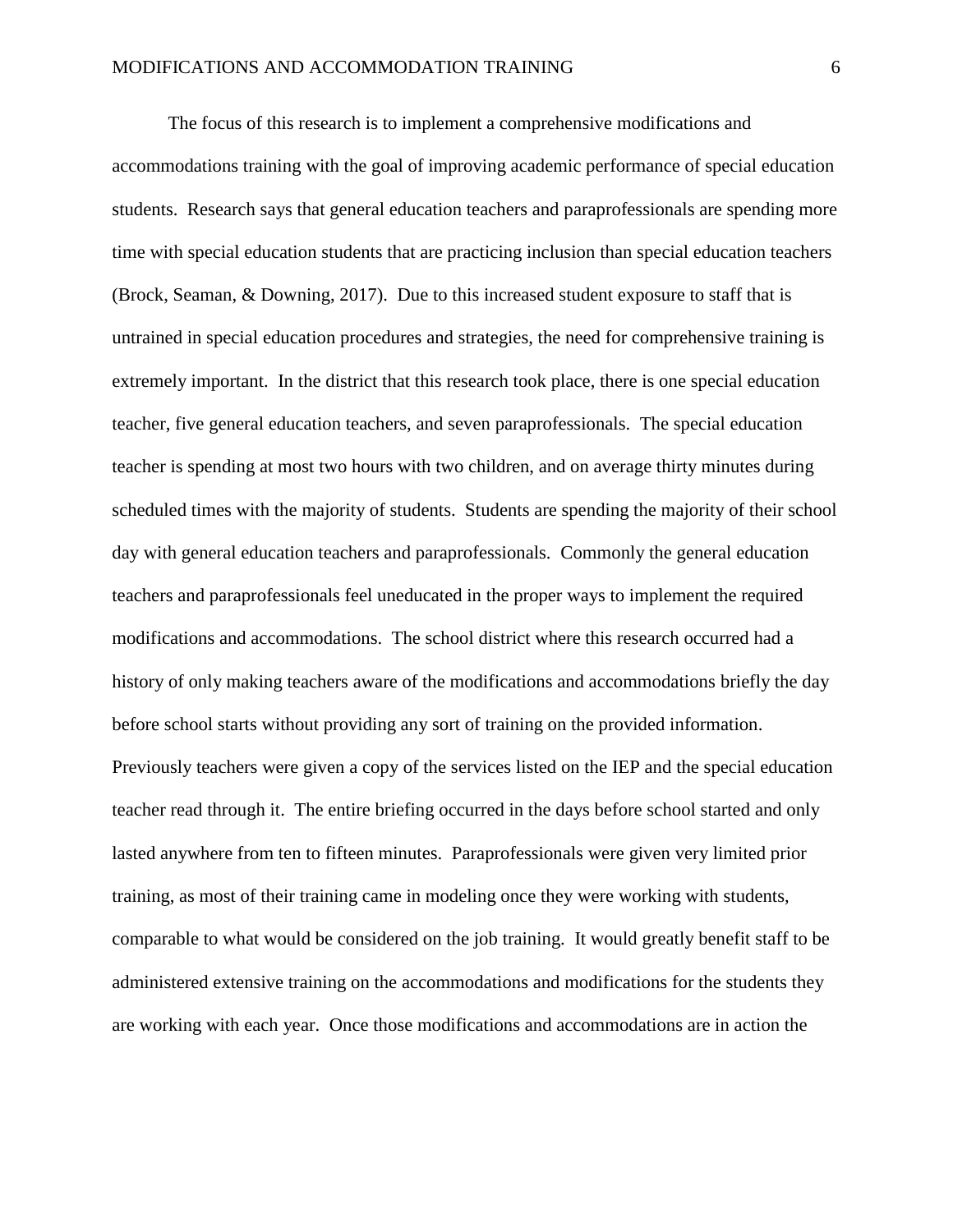student's success should improve. Therefore, the benefits of trainings for teachers and paraprofessionals transcend into benefits for the children, which is the purpose for teaching.

# **Review of the Literature**

<span id="page-7-0"></span>General education classrooms have made many changes since the enactment of the Individuals with Disabilities Education Act (IDEA). Before advocates and lawmakers brought attention to the needs of special education students, those with disabilities were often segregated or excluded from schools entirely. According to the U.S. Department of Education's Office of Special Education Programs, 95% of students being served under IDEA were enrolled in regular schools (National Center for Education Statistics, 2018). Of those students, 63% spent 80% or more of their day in general education settings (National Center for Education Statistics, 2018). With advancements of education laws, those special education students are now afforded free and appropriate education and are educated side by side with typical learning students. Daniel (1997) states that with the regulations defined in education laws and acts such as the IDEA, provisions have been set forth for administrators, teachers, parents, and attorneys to protect the education of students with special needs. Increased numbers of students with special needs participating in general education classrooms pushes schools to integrate evidence-based accommodations and modifications into all educational settings (Kratz, Locke, Piotrowski, Oullette, Stahmer, & Mandell, 2014). Due to the broad use of inclusion, the need for appropriately trained teachers and paraprofessionals is higher than ever before (Carter, O'Rourke, Sisco, & Pelsue, 2009).

Inclusion benefits both special education students and typical students. Special education students are entitled to receive instruction, including supports from highly qualified educators for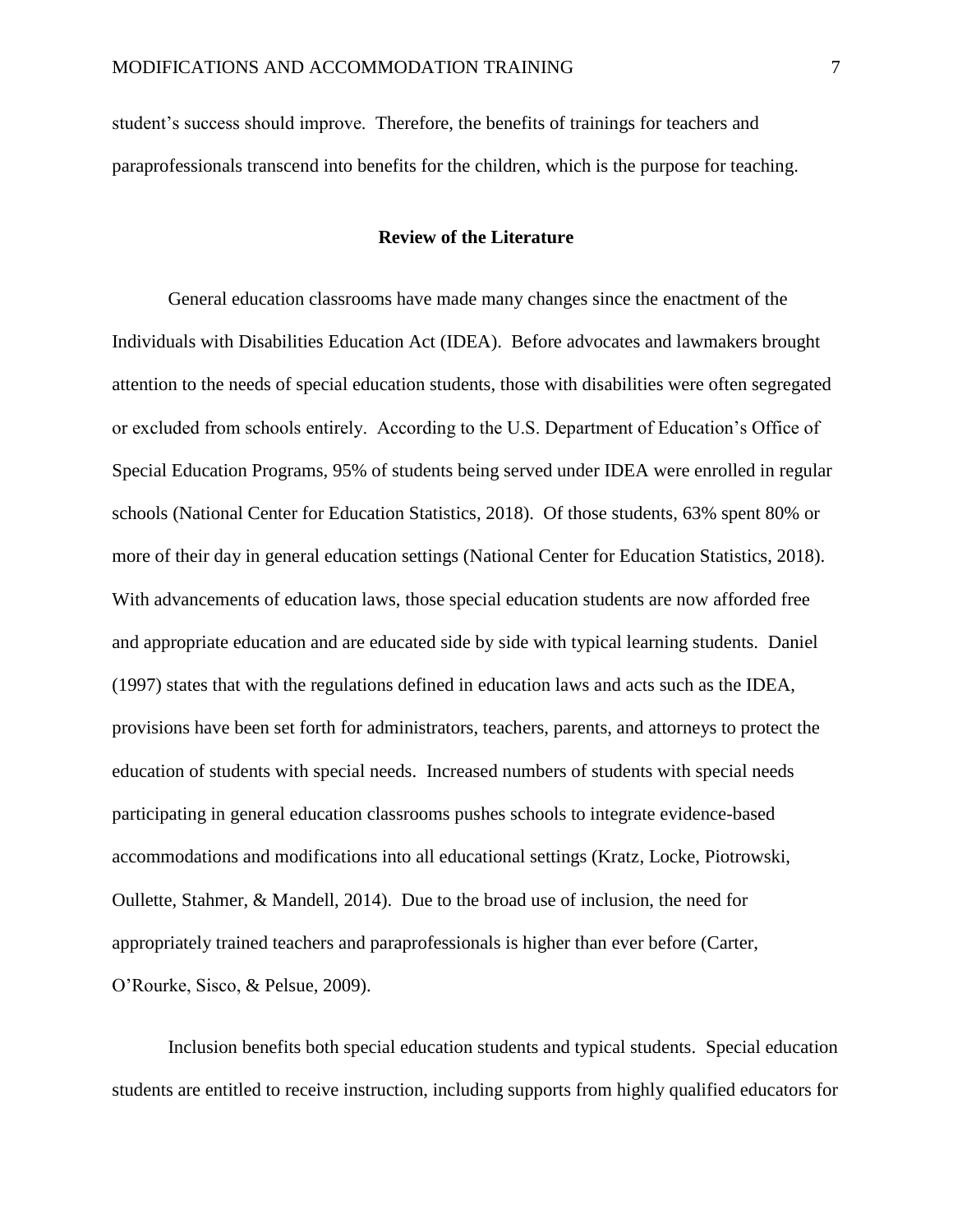the growth of their personal progress (Webster, Blatchford, Bassett, Brown, Martin, & Russell, 2010). Classes that are inclusive demonstrate higher levels of academic progress, enhanced communication and improved socialization for all students (Fisher, Frey, & Kroener, 2013). Research shows evidence that inclusion is associated with increasing socialization and the sense of acceptance versus seclusion from general education students (Stiefels, Shiferaw, Schwartz, & Gottfried, 2017). When children with special education plans are challenged to be successful in a general education setting, collective support should come from the general education teachers, special education teachers and paraprofessionals working together to plan and implement those plans (Meadan & Monda-Amaya, 2008). This collaboration promotes teamwork of all educators and support staff including administration. The areas of general education and special education are often separated by curriculum and discipline starting with college courses (Cosier & Pearson, 2016). This division leads to a lack of disability preparedness for general education teachers (Cosier & Pearson, 2016). Research proposes that collegiate teacher preparation programs could do much to improve equipping general and special education teachers with the tools to adequately approach educational diversity in the classroom (Cosier & Pearson, 2016). Teachers graduating at different decades and from various institutions will have different comfort levels and education on collaboration, including varying personal knowledge of disabilities in the general education classroom. These differences create obstacles in creating positive collaboration for successful inclusion.

## **Special Education Students in General Education Settings**

The goal of inclusion is for students of differing abilities to share in scholarly experiences while being supported to reach individual instructional goals (Webster, Blatchford, Brown, Martin, & Russell, 2010). Properly implemented accommodations and collaboration increases a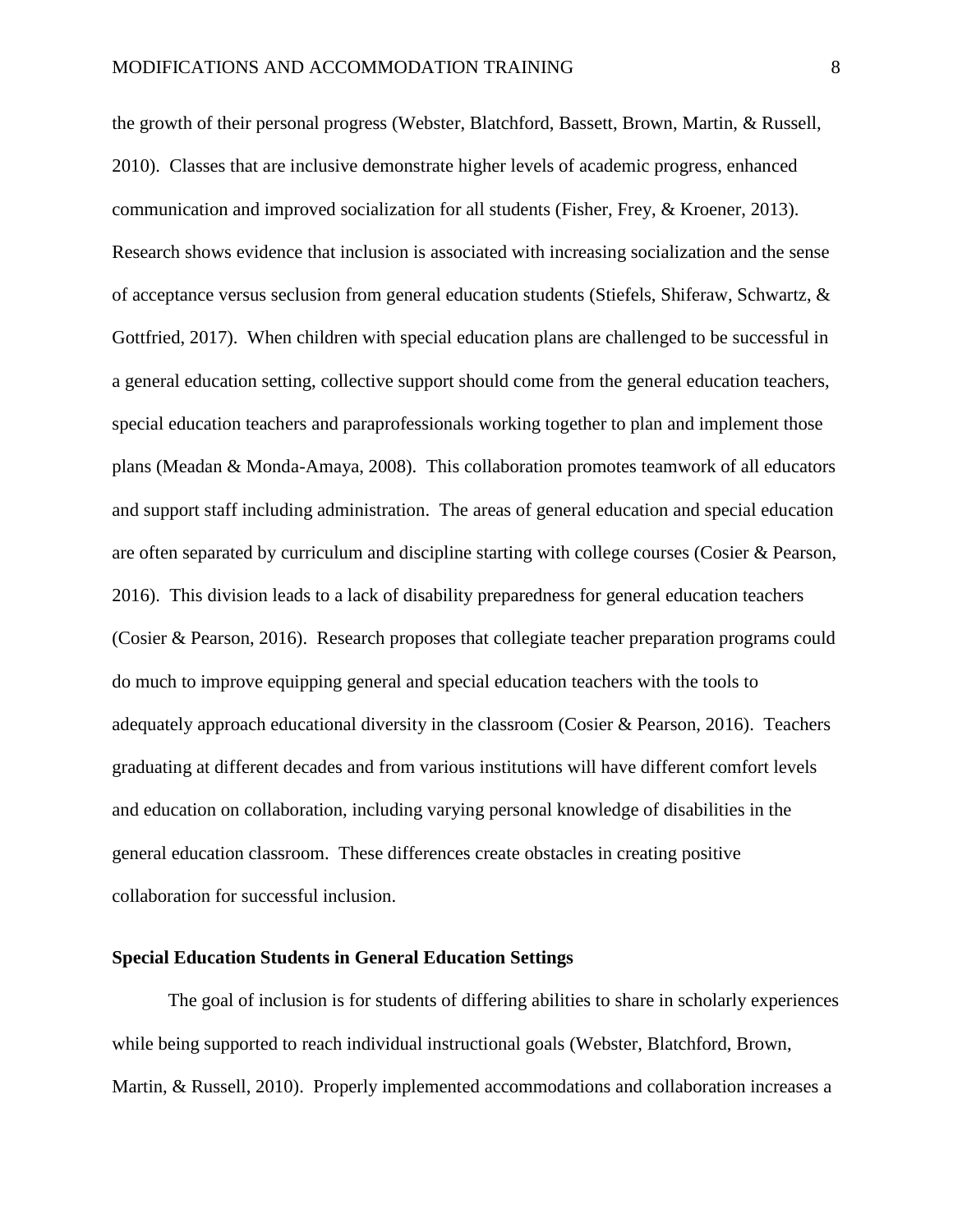sense of belonging for students that are differently abled (Webster et al., 2010). Laws regarding least restrictive environment have enabled special education students to receive education in the general education setting. Special education students require strategies that support their education, promoting educational growth in general education settings. In order for special education students to prosper in general education classrooms, they require the support of accommodations and modifications so that they can access an equal education to that of their peers. The need for inclusion strategies in general education classrooms is indisputable (Zagona, Kurth, & MacFarland, 2017). This is true considering that 63% of the 95% of students being served under IDEA in regular schools are spending the majority of their day in general education settings (National Center for Education Statistics, 2018). To support special education students included in general education settings, teachers need to be comfortable and have competency in accommodations and modifications (Zagona et al., 2017).

**Accommodations.** Accommodations provide students with the foundation needed to progress in their education. Accommodations are significant and applicable adjustments made to provide access to learning specific to each child (Webster et al., 2010). Accommodations do not change what the student is learning; rather they vary how the child is receiving their education (Lee, 2018). In order for accommodations to be successful, they need to focus on specific challenges that the accommodation can alleviate. A productive accommodation facilitates a student with special needs to bridge the gap caused by their disability and unveil their abilities (Giusto & Ehri, 2018). Research also suggests that accommodations that are valid for testing should be practiced during instruction as well to create consistency and practice so students can use them effectively during assessment (Witmer, Cook, Schmitt, & Clinton, 2015). Examples of accommodations would include input or presentation,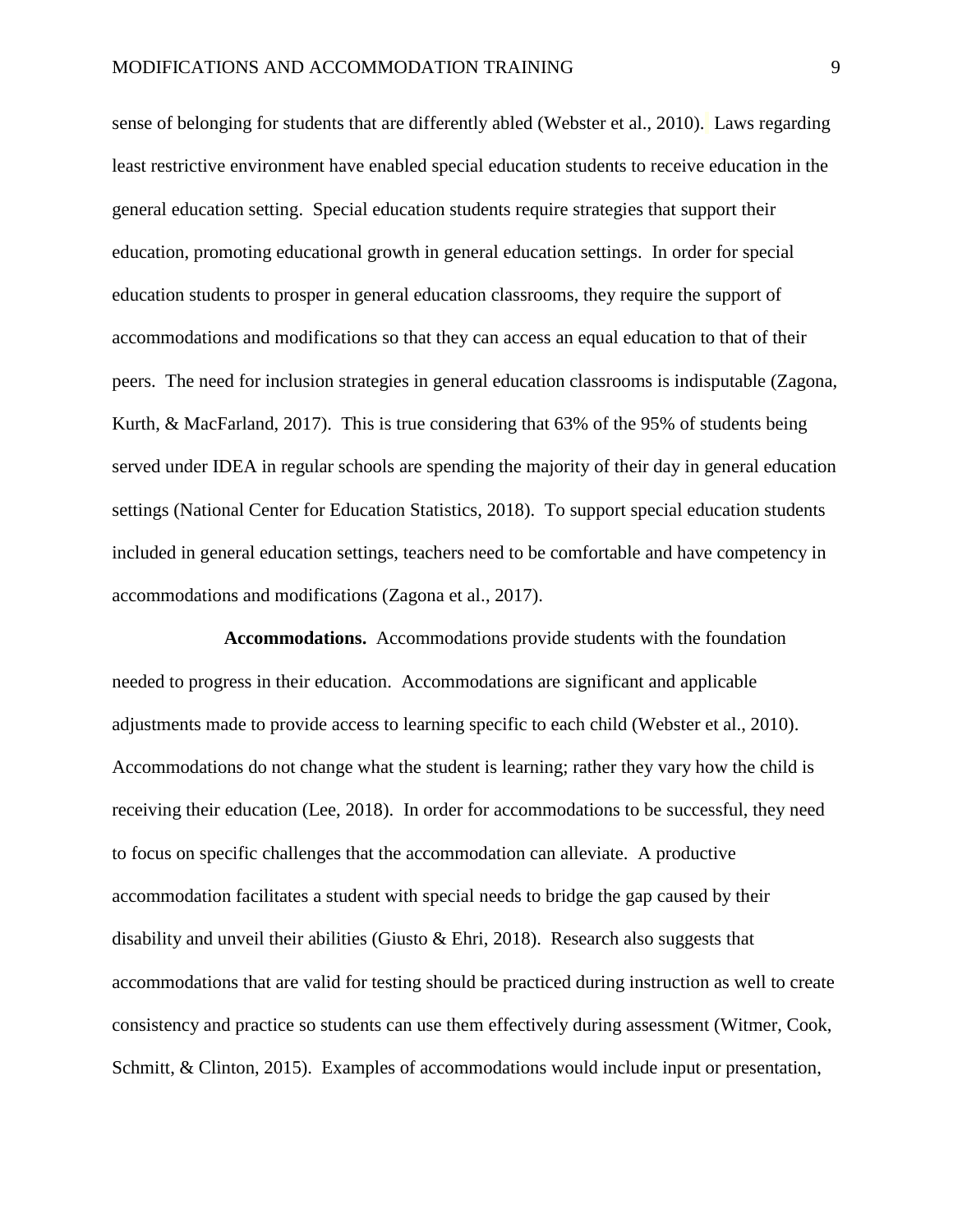which simply means the same information is presented but the delivery system varies to meet the need of the child (Lee, 2016 & 2018). A peer, adult, computer, or tablet can read text to a student that is unable to do so independently. Large print text or braille can provide the proper delivery system for students that have vision deficits. Input or presentation is one of the most common accommodations used in today's classroom. Reading aloud to a student remedies a common deficit of reading below grade level and is an accommodation that requires low monetary investment. Now that technology is available that allows students to have a computer, tablet or phone read text, students are given independence and an option that can grow with them as they move into upper grades and even college or the work force as an adult. A frequently used accommodation for special education students is how they are allowed to share their responses**.** The special education student completes assignments or tests changing how they communicate their answers. For example, the student can verbally give answers to prove comprehension when they are unable to proficiently write their own responses. Some students may need to answer by drawing pictures or creating a project to demonstrate mastery of a subject. In order to provide the best suited accommodations, the student's shortcomings will have to be further assessed to determine the underlying cause of the deficit (Giusto & Ehri, 2018). An inability to communicate answers on a test may signal a weakness in processing information or lack of decoding skills, which causes spelling deficiencies while the result is the same, the causes are very different and require specific solutions or supports.

An accommodation that can prove successful is altering where the student receives education. This would mean the child's environment is changed to provide surroundings that are free of distraction and creates a positive learning and testing setting (Lee, 2016 & 2018). Not only does this option invite focus it also deters competition to finish when peers do, which can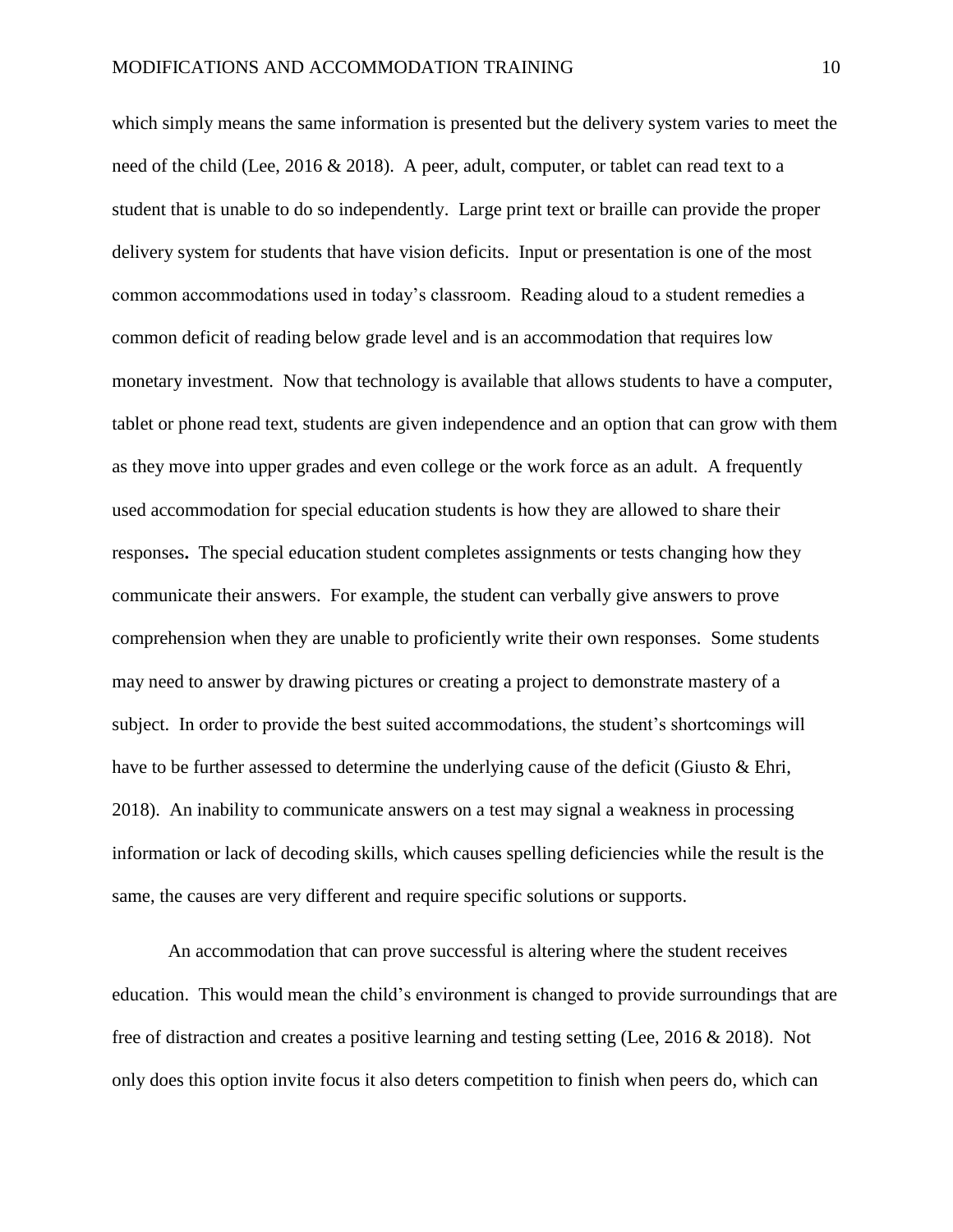cause rushing or guessing. An example of accommodation for setting is preferential seating. The student is given an assigned seat near the teacher or with a peer, that is a role model. When providing seating near or next to a model student the student with disabilities will be exposed to a peer that demonstrates positive learning habits and appropriate classroom behavior. Intentional pairing of special education students with responsible peers optimizes social experiences and modeling of responsible behaviors (Webster et al., 2010). Preferential seating can provide a student with enhanced auditory or visual abilities enabling the student to follow along with lessons at a more capable level. Preferential seating can also help to lessen distractions and promote quality attention. Preferential seating provides the teacher or paraprofessional the ability to quickly assess, motivate, and guide students (Webster et al., 2010). Proximity to the teacher can encourage students to stay on task while enhancing student to adult interactions (Webster et al., 2010). Avoiding clutter or distractions can assist students that struggle with focus. Students that find it difficult to keep hands still or eyes on target will benefit from clean workspaces and materials prepared to be used for specific activities or classes (Webster et al., 2010). Furniture should be given attention. Students should use furniture that is appropriate size and fit for student and their needs to promote positive educational experience and academic success (Webster et al., 2010).

Timing and scheduling are accommodations that designate testing or instruction to the most desirable period for each student (Lee,  $2016 \& 2018$ ). This may be a specific time or an amount of time. Timing and scheduling accommodations afford the student extended time to complete assignments and assessments in order to allow for the time that student needs to first process then share information and comprehension of the materials. Timing and scheduling may be a specific time of the day or an amount of time that is a maximum before taking a break or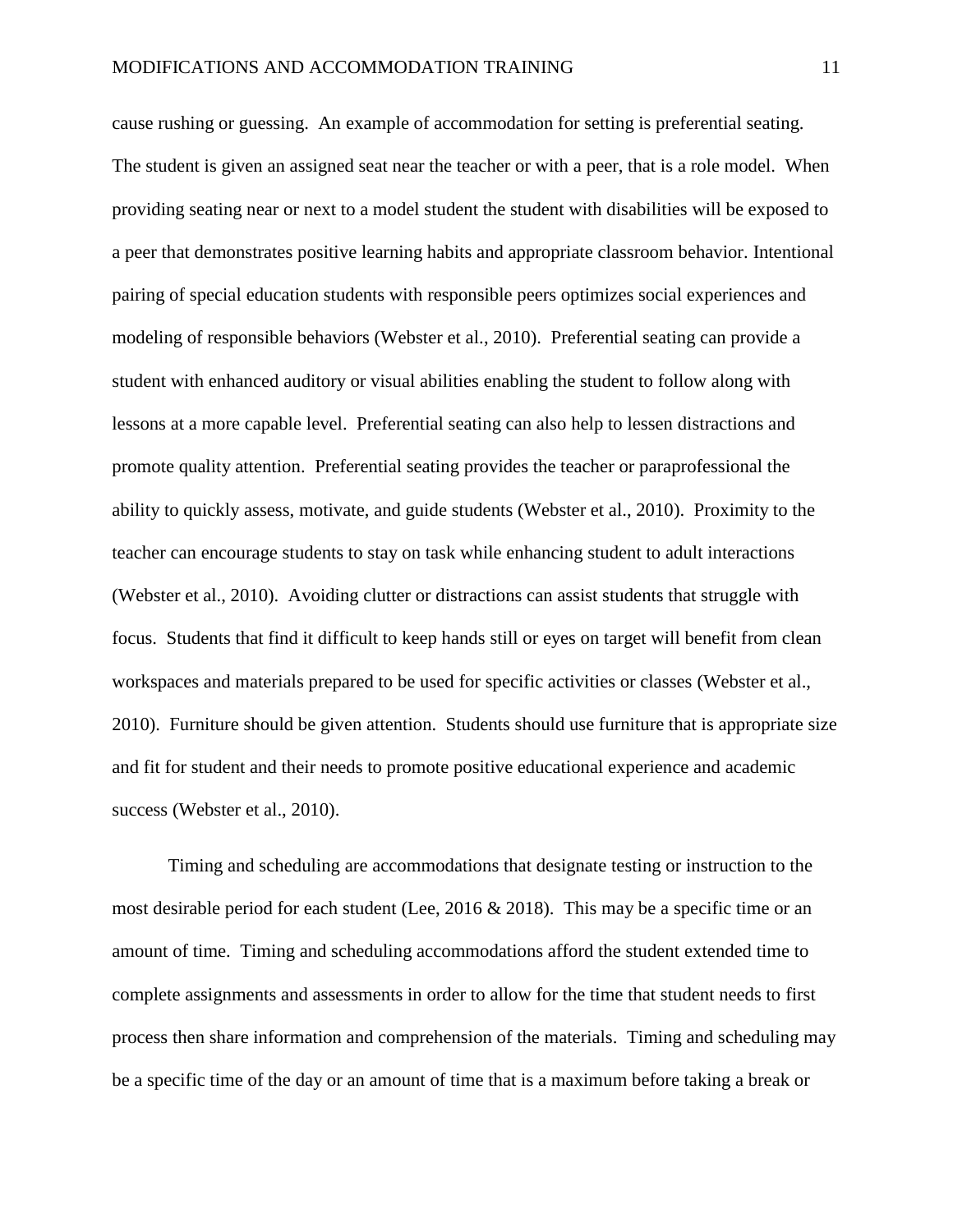moving on to another activity. Some students require breaks in order to stay in an optimal learning mindset or to physically calm their body. Examples would be to complete least preferred curriculum before allowing a break or a preferred activity. If a student has difficulty completing reading stations, setting a timer requiring twelve minutes of work and then three minutes of free choice. Utilizing timers to set goals and limits can also provide better organizational skills. Timers determine a set time to finish tasks and educate students on realistic timelines for how long tasks should take. Organizational skills can be supported through providing highlighted notes, organizing materials with binders, and using schedules (Lee, 2016 & 2018).

**Modifications.** Modifications are adjustments to what the student is expected to know or learn. Modifications require simplifying the content or holding different expectations of what will be learned compared to peers. Any changes that do adjust content that will be learned compared to other learners would be a modification. Modifications are customarily put into action when students are unable to keep up with grade level standards (Lee, 2016, & Morin, 2017). Examples of modifications would include (Lee, 2016) fewer or different instructional leveled problems than peers on assignments and assessments. Special education students are sometimes afforded alternative projects or assignments to replace assessments. Curriculum modifications are used when the student will be learning different material. Students may be working on instructional level materials that are below grade level, while peers work on grade level material (Lee, 2016 & 2018). While teachers follow, a quality curriculum it often is necessary to modify that curriculum content and how it is shared or practiced due to multiple levels in one classroom (Webster et al., 2010). Special education students will be graded on different standards due to the instructional level they are working on. In some instances, it will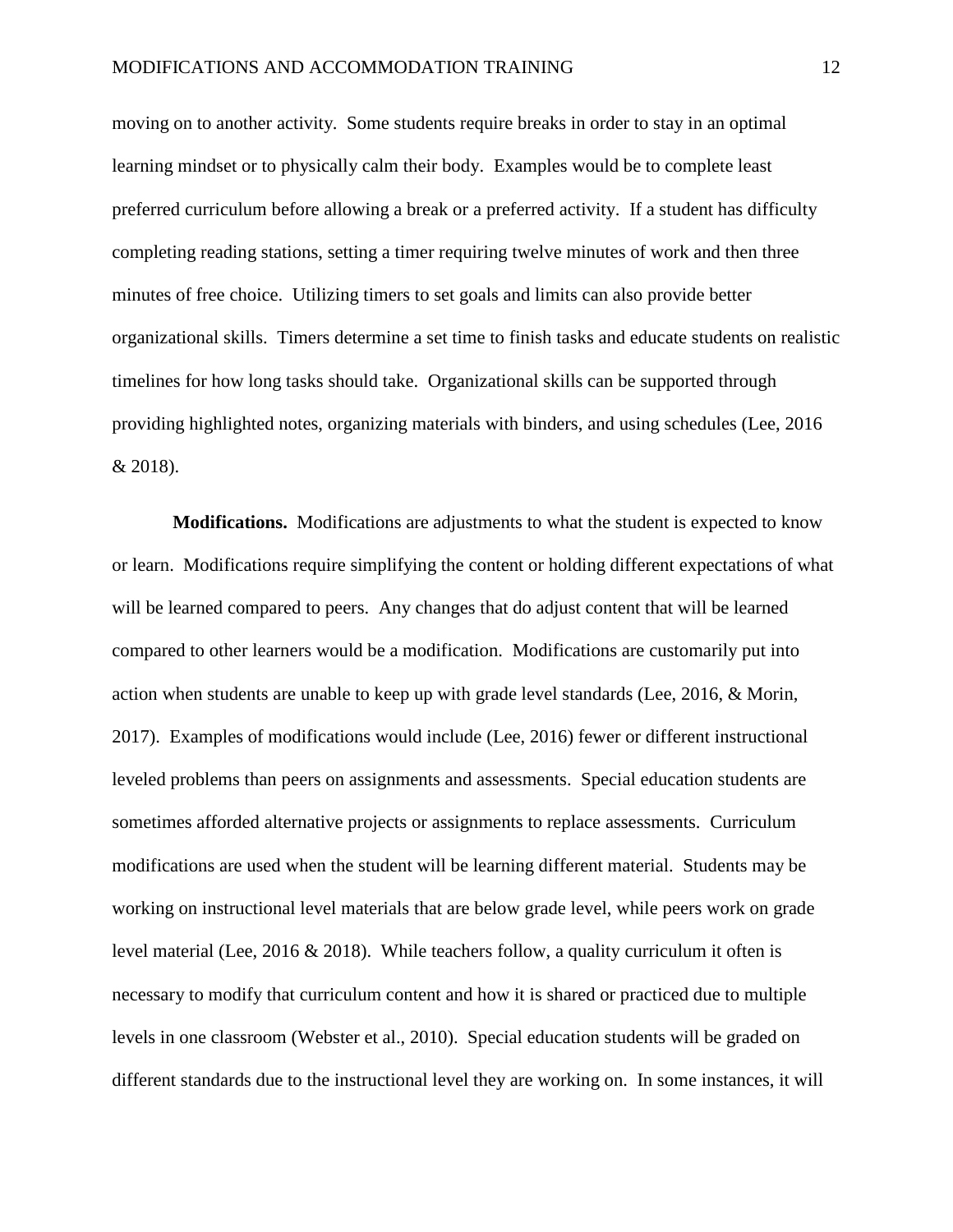be necessary to exclude some assignments or projects. Timing and scheduling can be presented as a modified school day by shortening time working on curriculum or actual time student is in the school building (Lee, 2016 & 2018). Students may have half day schooling to provide for their physical demands or intellectual needs. Setting may be modified to meet the special needs of the student for example teacher travels to their home or they attend a special school that assists the special education student in attaining access to education.

#### **Benefits of Collaboration when Implementing Accommodations and Modifications.**

Lalvani (2013) found while interviewing teachers it was common for teachers to have the opinion that special education students were in their classroom as a privilege and their success depended solely on the student's abilities and not the guidance given by teachers. Some teachers attempt to avoid accountability by claiming they are unable to provide proper instruction to the students that require accommodations and modifications due to their training. While inclusion is the current norm in classrooms of the present and has the full backing of special education advocates, not all-general education teachers support the trend (Lee, Yeung, Tracey, & Barker, 2015). Research suggests that general education teachers are concerned that inclusion causes distractions in the classroom to the detriment of the education of all students and worry those special education students will experience no academic gain through inclusion (Daniel, 1997). Now that schools have had decades to create and improve proper protocols for educating students with different abilities, schools have come to the realization that the environment provided to the child is more of a factor in their success than the variable of which disability they are diagnosed with. The staff's mindset whether negative or positive will create the environment where the students are learning. Positive mindset will encourage teachers to deliver the necessary supports needed for a differently abled child to be successful in general education.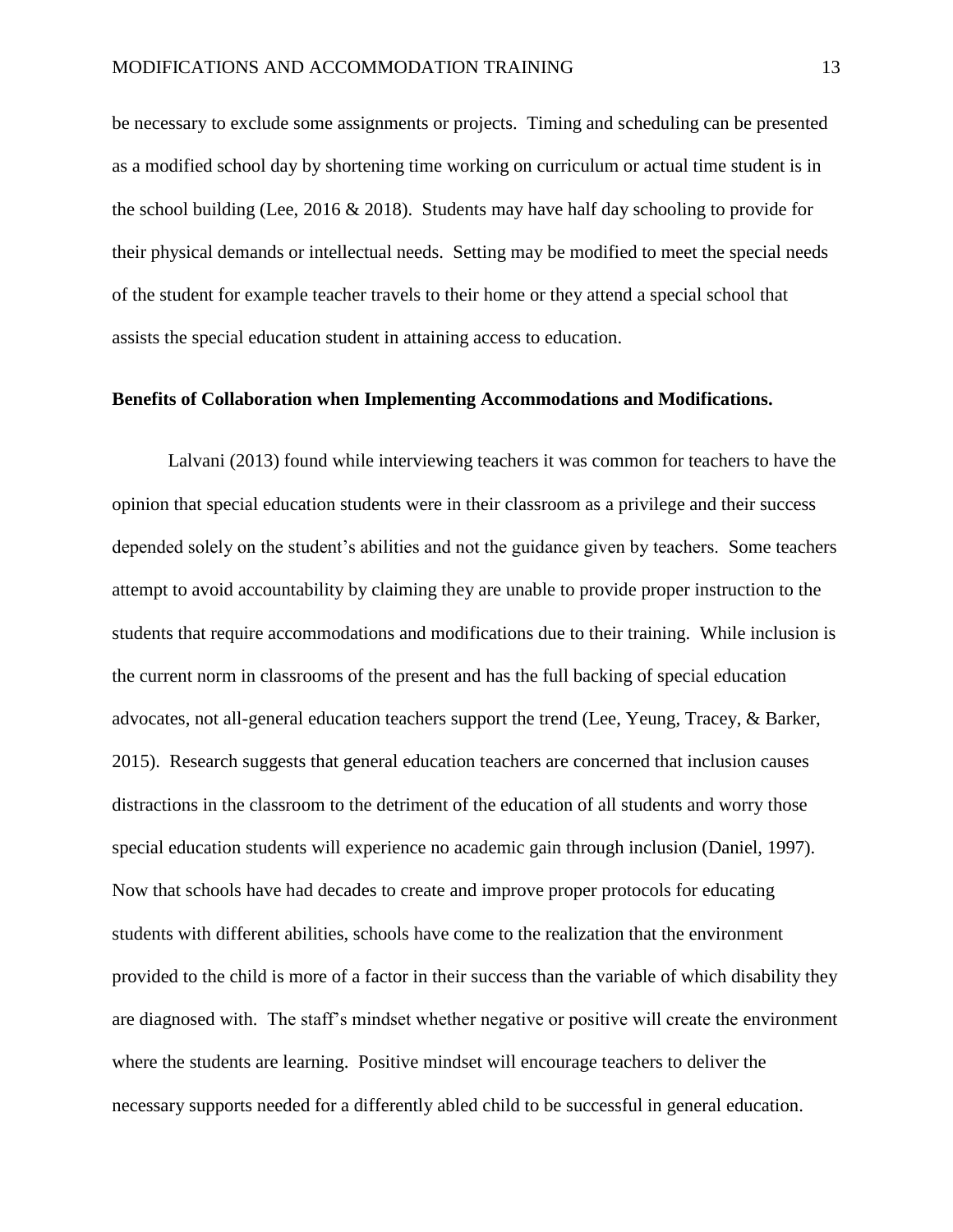Working together teachers, parents, and differently abled students can highlight needs that should be addressed with accommodations and modifications (Webster et al., 2010).By working as a team, the accommodations and modifications will become routine for both the students and staff creating consistency allowing the children to thrive.Studies show that the 72% of teachers accept students with certain disabilities such as speech and language as well as advanced or gifted students, while only 50% percent of teachers are wanting to willingly welcome other types of special needs students such as those with autism, intellectual disabilities, physical disabilities, visual impairment, hearing impairment, or attention deficit disorders (Lee et al., 2015).

Commonly teachers and paraprofessionals lack belief in their ability to provide special needs students with supports in the general education classroom especially the scopes of accommodations and modifications (Fisher et al., 2013).It is vital to support the staff this in turn will increase the teacher's self-confidence in providing appropriate instruction to special education students (Fisher et al., 2013). Research shows that districts that provide staff with effective training reap the benefits of efficient interactions and program implementation that outweighs the time and monies invested in the training (Conley, Gould,  $&$  Levine, 2010). Training also improved school climate and lowered staff turnover (Conley et al., 2010). Technology has made it simple to share curriculum and instruction information through email or documents, encouraging communication between all members of the IEP team (Webster et al., 2010). By setting planned dates for meeting, the team can discuss past incidents and brainstorm for future implementations. Collaborative problem solving fosters the teamwork mentality and enhances productiveness of the group. Completing training and conferencing as a team ensures that all staff continues to learn and improve their abilities to meet the needs of their students. Including conferencing about modifications and accommodations during collaboration times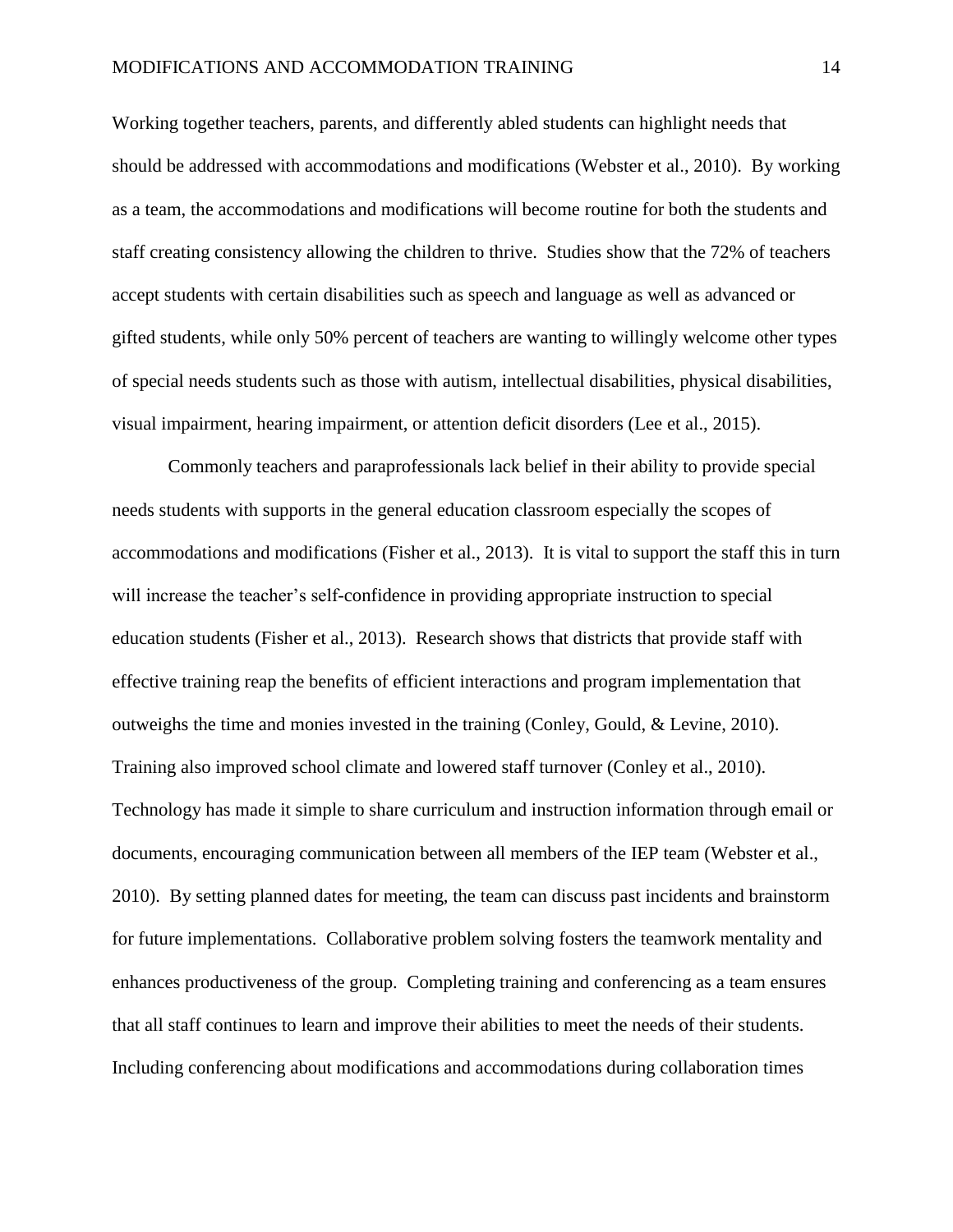throughout the year adds a component of accountability to implement the strategies faithfully as learned in training*.* The benefit of this teamwork will reflect on all members and provide educated decision making for the student's educational paths. To ensure consistency between both general education settings and special education classrooms for students who are on IEPs, a joint effort and clarifying conversations among all staff providing instruction is necessary (Korinek, & deFur, 2016). All staff benefit from a shared vision of what inclusion looks like and what they consider to be appropriate when it comes to least restrictive environment (Webster et al., 2010). The administration or school district can lead unified ideas of inclusion and clear expectations for each staff member's positions for the IEP team (Webster et al., 2010). Team member's responsibilities must be fair and balanced; a lack of support from one or more members then comes at the cost of the others. Collaboration creates positive mentoring relationships between teachers making for future planning and teaching experiences (Webster et al., 2010).The child being affected the most because of lack of true teamwork between the education team (Fisher et al., 2013). Communication is vital for all members of the educational team to support the general education teachers as they increase self-confidence of their own ability to provide appropriate instruction to special education students (Fisher et al., 2013). When members of the team have a positive experience with the partnership, they are more likely to put maximum effort into the collaboration (Malone & Gallagher, 2010). Research has found that when teachers are lacking in training, they admit to depending on special education teachers to plan inclusion in general education classrooms while they take limited actions to include those children in their planning (Gavish & Shimoni, 2011). The most common complaints when collaborating were scheduling time for communication and lack of commitment of all members to the process (Malone & Gallagher, 2010). Studies determined paraprofessionals are the most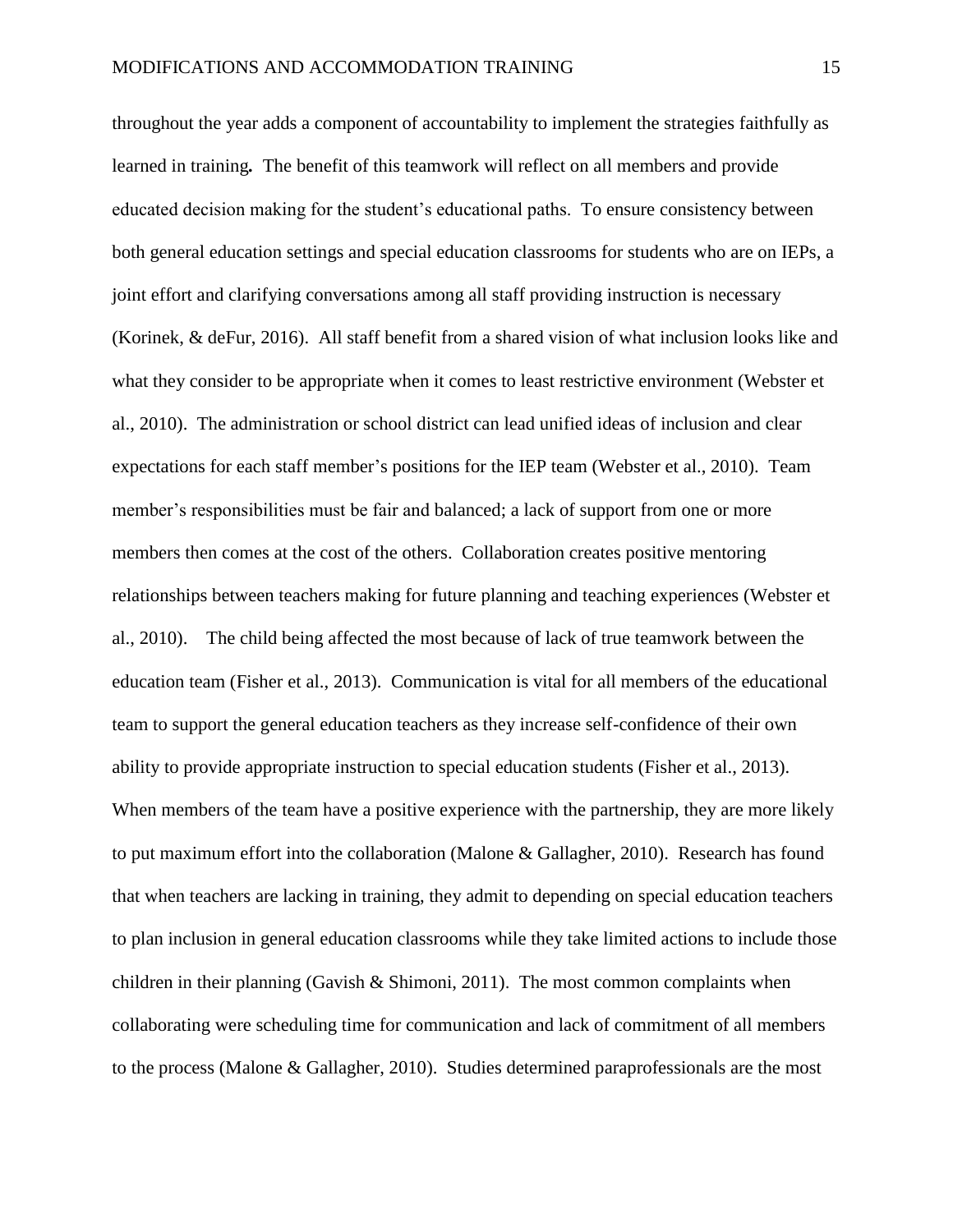successful with assigned tasks when they were given supervision, provided clearly defined expectations, had training for the specific tasks, and attended planning meetings (Kratz et al., 2014). Those planning meetings allowed for teamwork to develop and all members to validate their experiences and opinions for the future education plans. When collaboration or conferencing time is scheduled, the agenda has more priority and the continuing discussion provides for better engagement between members of the educational team. The frequent praise for collaboration between special education and general education included providing improved interventions for students and it was rewarding for all members to have an outlet for sharing feedback (Malone & Gallagher, 2010).

**Benefits for Paraprofessionals**. Paraprofessionals are highly active members of the school districts and educational careers of the students they work with (Conley et al., 2010). Paraprofessionals are requested by teachers and parents to assist general education classrooms and special education classrooms where special education students are learning (Giangreco, M., Doyle, M., & Suter, J. 2011). Their assistance is needed to support the educational growth of students with intellectual disabilities, autism, challenging behaviors, and many other varying disabilities (Giangreco et al., 2011). Paraprofessionals are now extremely important in not only self-contained settings but also in general education settings where paraprofessionals provide vital support for students with learning disabilities and behavior needs (Devlin, 2008). The paraprofessional population outnumbers special education teachers in public schools due to the great need for their support (Brock, Seaman, & Downing, 2017). Paraprofessionals are given great responsibility in modeling and instructing their charges with little to no training. Paraprofessional training is essential in administering the best special education services for the students (Douglas, Uitto, & Reinfelds, 2018). Commonly paraprofessionals come from varied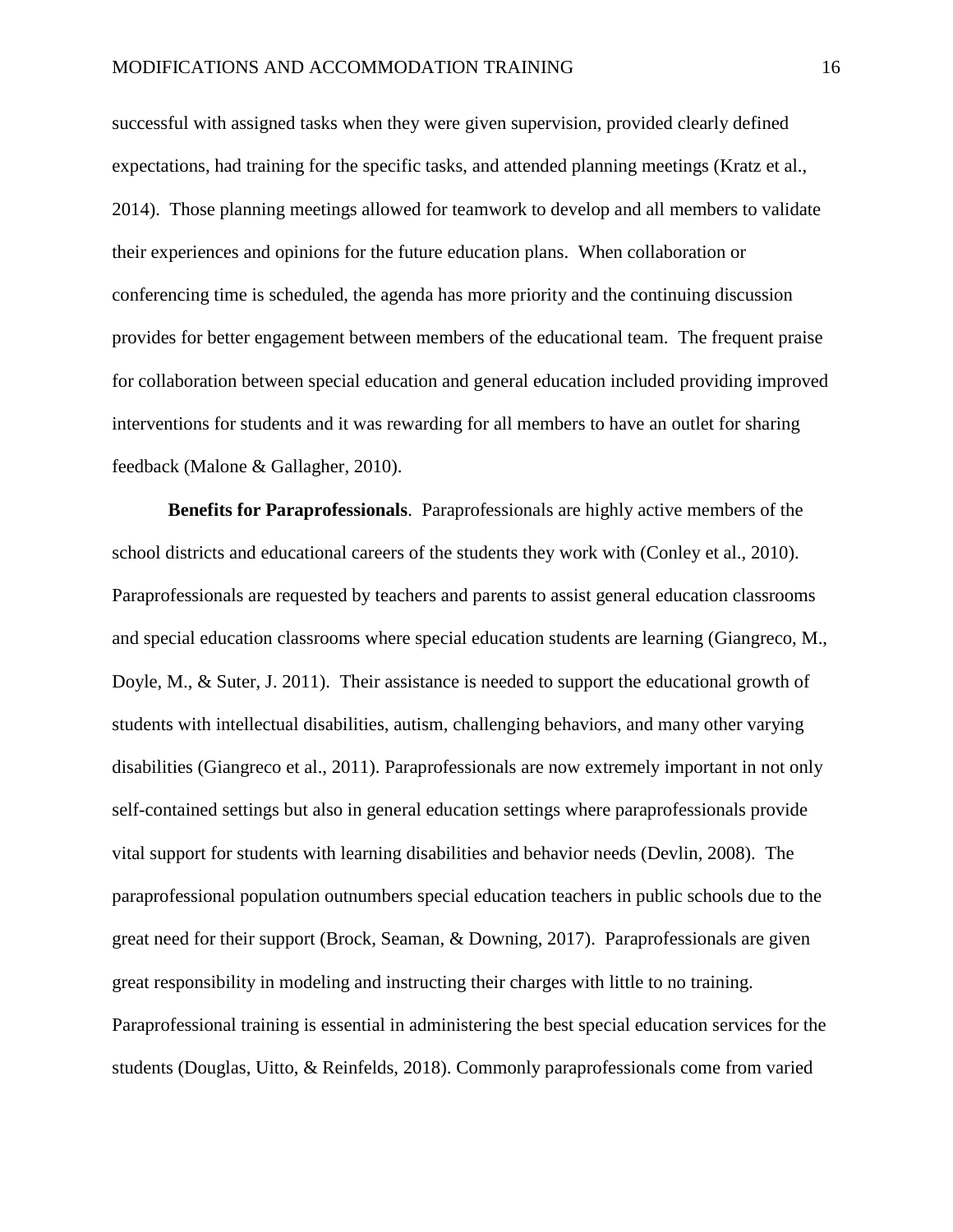backgrounds and are only required at minimum to have a high school diploma (Conley et al., 2010). The wide range of experiences accepted to qualify for employment, means that paraprofessionals will have differing levels of skills and mindsets (Conley et al., 2010). Paraprofessionals who are ill-trained or untrained will model instruction that is of low standard, leaving the child little or no guidance in classroom curriculum they are assisting with (Brock et al., 2017). Substandard instruction can lend to increased behaviors from special education students, which paraprofessionals are often unable to handle (Brock et al., 2017). When paraprofessionals are trained in evidence-based strategies and practices the student experiences less frustration and increased progress. Improved training prepares paraprofessionals to make inthe-moment decisions, modify assignments that teacher's may have neglected to properly prepare according to IEP mandates, and assisting in positive social interactions (Conley et al., 2010). There is confusion of how to define roles for paraprofessionals and providing training for those positions (Brock  $&$  Carter, 2013). This lack of clarity has led to paraprofessionals being assigned various roles that may be appropriate as well as inappropriate (Brock & Carter, 2013). Paraprofessionals feel capable and competent when special education teachers and general education teachers clearly explain the expectations and duties of paraprofessionals on their team. Supervising individuals create a better-balanced team atmosphere by assigning activities, stations, or projects to paraprofessionals (Devlin, 2008). Activities such as these independent driven activities led by paraprofessionals prepares the paraprofessionals to properly work one on one with students as a leader to the charge (Devlin, 2008).

When paraprofessionals are trained in evidence-based strategies and practices the student experiences less frustration and increased progress. According to a study of over 300 paraprofessionals conducted by Carter, O'Rourke, Sisco, and Pelsue, (2009), the most used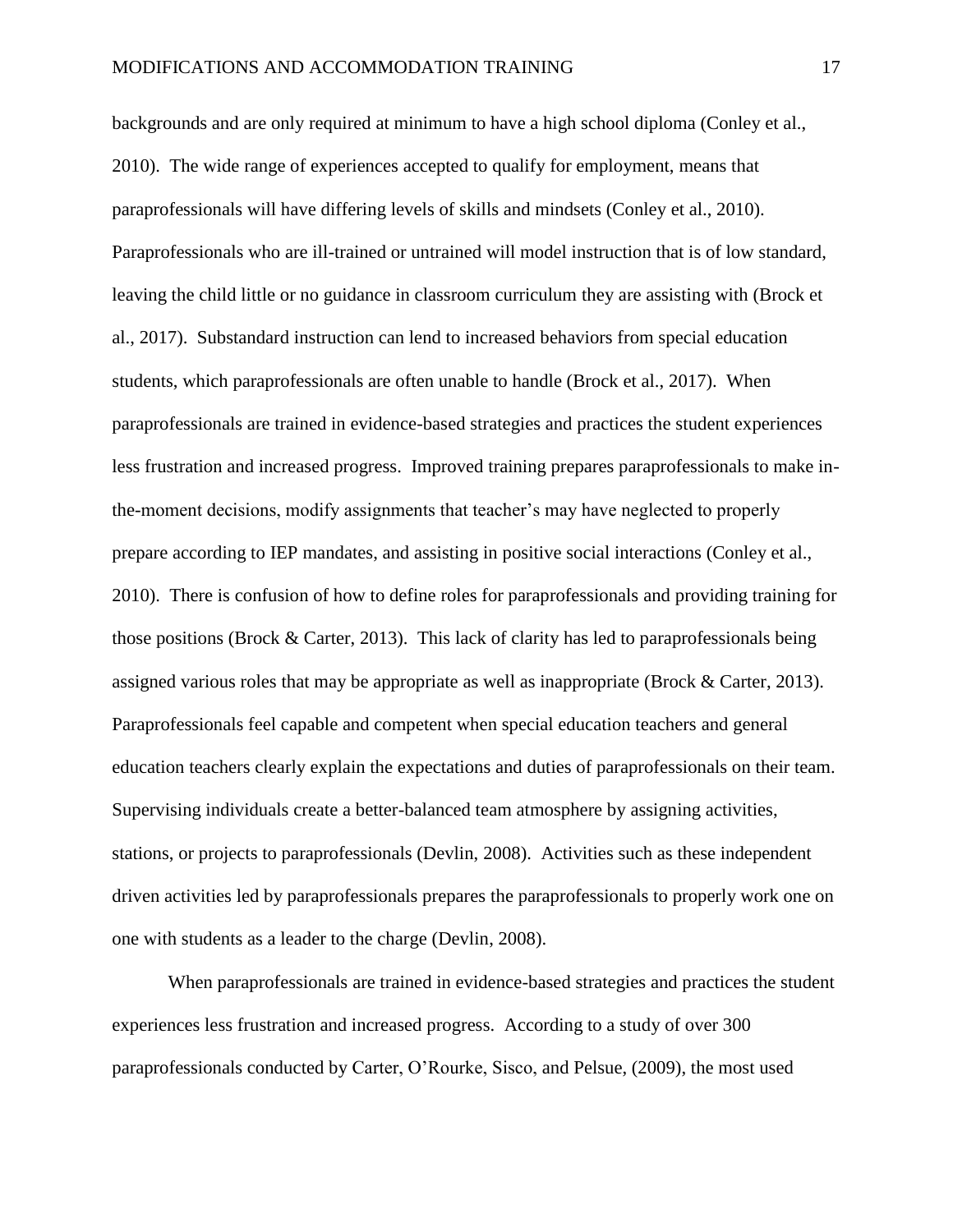training for paraprofessionals in on-the job training. The other less popular forms of training are in-service, conferencing or unspecified (Carter et al., 2009). Paraprofessionals and students had increased academic success when comprehensive training was partnered with feedback support from supervising individuals (Brock et al., 2017). Creating an open environment invites paraprofessionals to share ideas and insights. This openness allows the paraprofessional to contribute to the classroom and team (Devlin, 2008). Positive feedback paired with active listening involves paraprofessionals as valued participants of the educational team (Devlin, 2008). Paraprofessionals appreciated the ability to ask questions during conferencing and when receiving feedback from supervisors. Brock, Seaman, and Downing (2017) shared in their findings that paraprofessionals were more consistent when they had proper supervision and felt accountable to continue using the training. Brock et al. (2017) also found that paraprofessionals agreed to continue to participate in training offered in the future and recommended to colleagues that participating in training and conferencing was worthwhile. Presenting training that is beyond the minimum required by the school district will support the staff's work with special education students (Devlin, 2008). Academic success was not the only benefit for paraprofessionals and students, they also built quality relationships between the two that led to positive behaviors (Webster et al., 2010). When support staff were consistently using accommodations and modifications as trained, students progressed on specific goals (Brock et al., 2017). Paraprofessionals and students saw increased academic success when comprehensive training was partnered with feedback support from supervising individuals (Brock et al., 2017). Paraprofessionals are generally earning minimal wages and offered hours for only part of the year, a strong sense of belonging and pride in their work compensates for these shortcomings and improves morale (Conley et al., 2010). Special education teachers found that utilizing strategies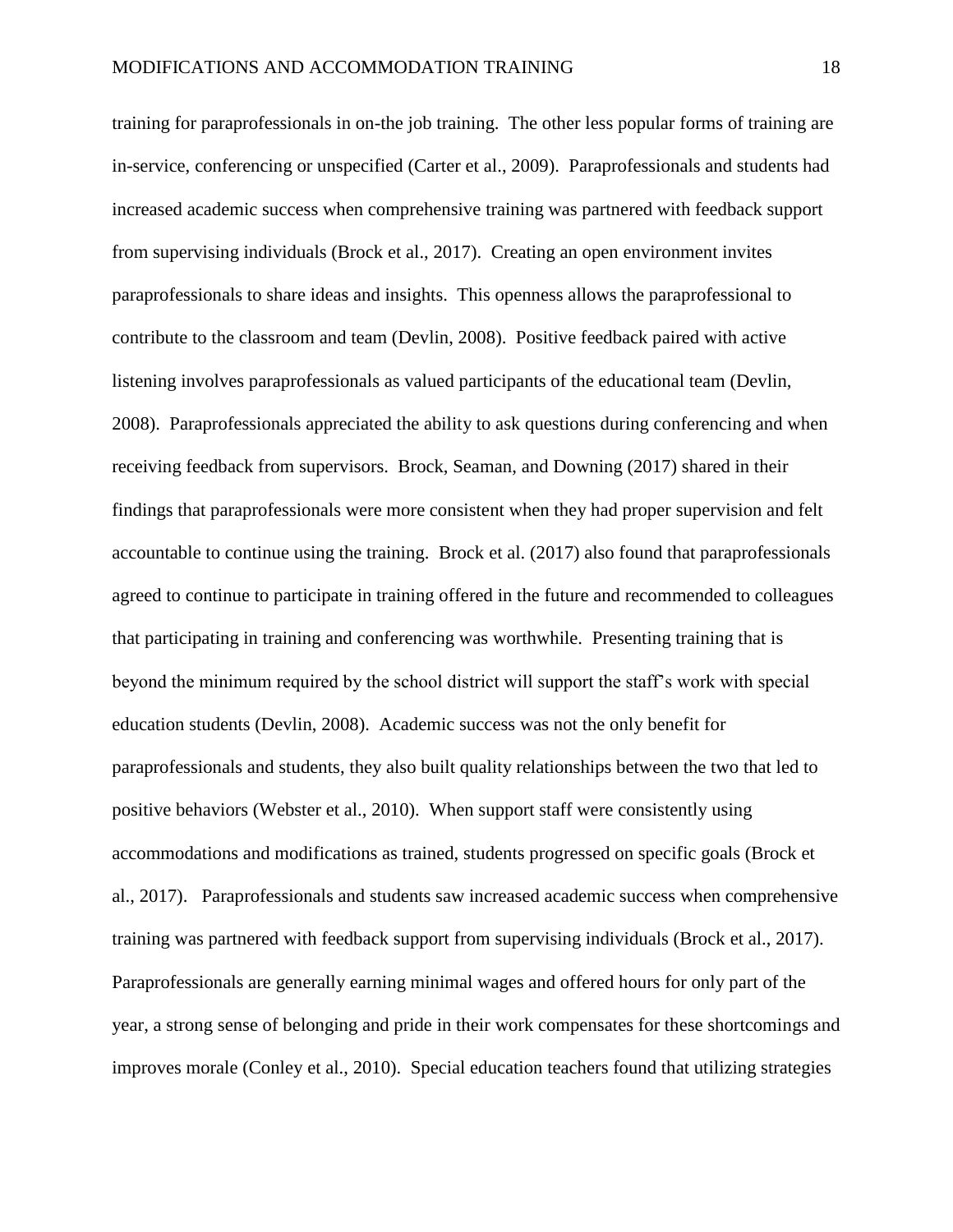commonly used to motivate students such as goal setting, data collection, and reflection can be very successful and empowering to motivate paraprofessionals (Devlin, 2008).

**Benefits for General Education Teachers.** General education classrooms must differentiate for children with many different abilities in today's school districts. Teachers need the skills to work with students that will need varying instructional formats to best learn (Webster et al., 2010). Teachers in general education enjoy sharing ideas on how to best include special education students in the classroom (Idol, 2006). Research found that teachers felt that they were lacking training in special education mandates and how to implement procedures that are required through that law (Gavish & Shimoni, 2011). General education teachers naturally implement strategies that can be considered accommodations without being mandated. With comprehensive training and support about research-based accommodations and modifications, teachers can best hone these methods to support all student's education in the general education classroom (Idol, 2006).

Teachers benefit from properly trained paraprofessionals assisting with implementation of accommodations and modifications supporting the general education teacher to better meet the needs of the whole class (Webster et al., 2010). When the class is on task, the teachers are better able to complete lessons with fidelity and seamlessly implement accommodations and modifications. Students with behavioral or academic challenges are able to stay focused with the support of accommodations, which may include a paraprofessional. With the help of a paraprofessional or other evidence-based accommodation or modifications, they are better able to engage in lessons creating an optimal learning environment for all students in the classroom. A survey conducted by Webster, Blatchford, Basset, Brown, Martin, and Russell (2010) found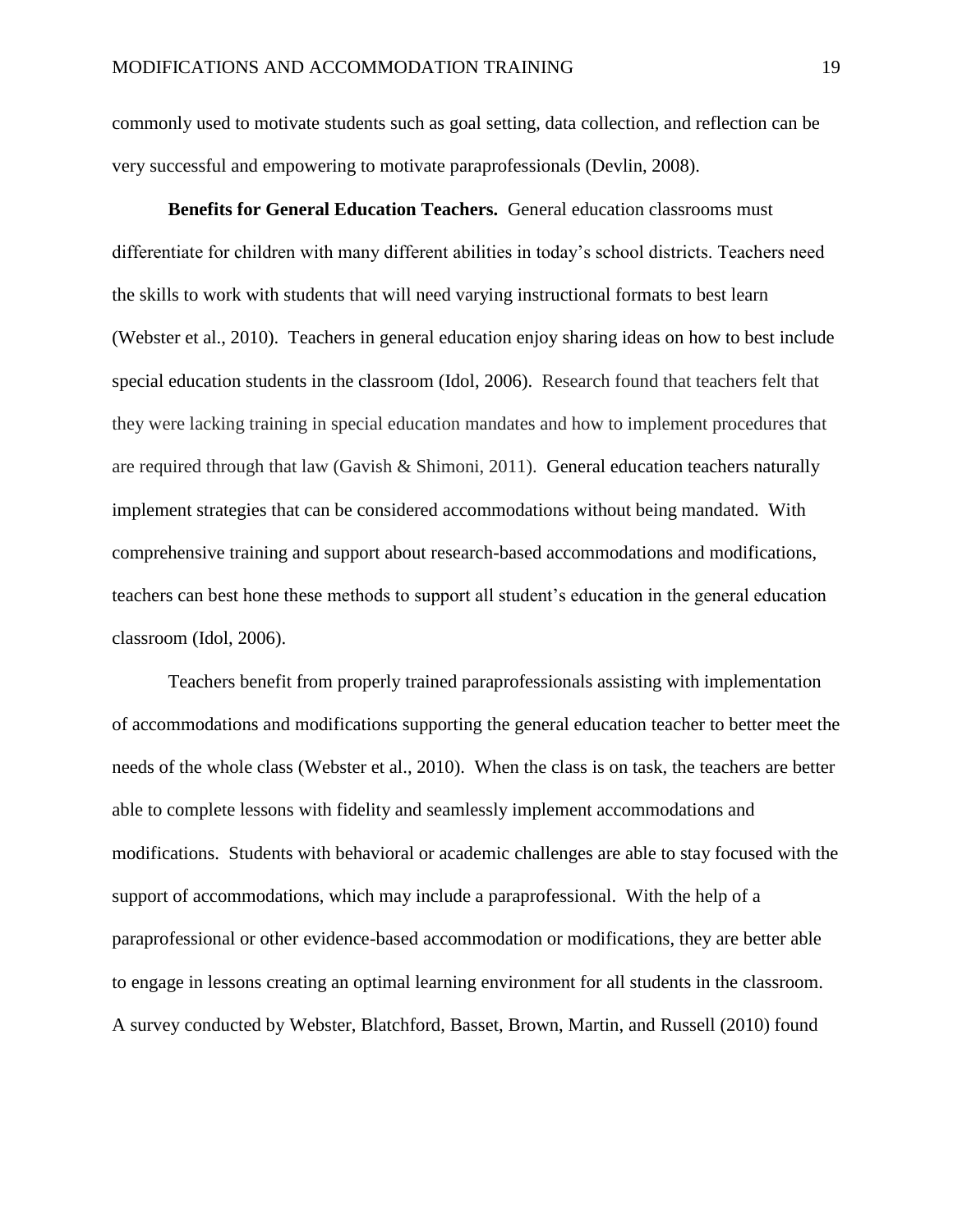that teachers felt they were less stressed, more organized and overall more satisfied with work when their classroom had help from paraprofessionals.

The positives for teachers that collaborate is being a valued member of a team as well as improved views and acceptance of all students in the classroom. General education teachers enjoy sharing ideas of how best to include special education students in the classroom (Idol, 2006). Collaborating provides general education teachers advantages of the creativity from sharing more than one view of the situation, student, and subject (Malone & Gallagher, 2010). Teachers begin to appreciate the members of the education team more positively, such as other staff and outside education consultants (Idol, 2006). When general education teachers collaborated, they felt equality in decision making and took more responsibility in implementing necessary accommodations and modifications (Malone & Gallagher, 2010). After receiving training in teaching special education accommodations and modifications, general education teachers looked at the process so positively that they requested to be provided more opportunities of professional development on how to accommodate children with special needs and more training for the paraprofessionals (Idol, 2006). This collaboration fosters unified beliefs of least restrictive environment for learning and the best strategies for inclusion of special education students in the general education setting (Webster et al., 2010). Educators that were properly trained in special education supported inclusion of special education students in their classrooms (Lee et al., 2015). General education teachers that take ownership of instruction for special education students in the classroom are more likely to participate in practices that truly include those students (Webster et al., 2010)

# **Connection between Successful Students and Accommodations and Modifications**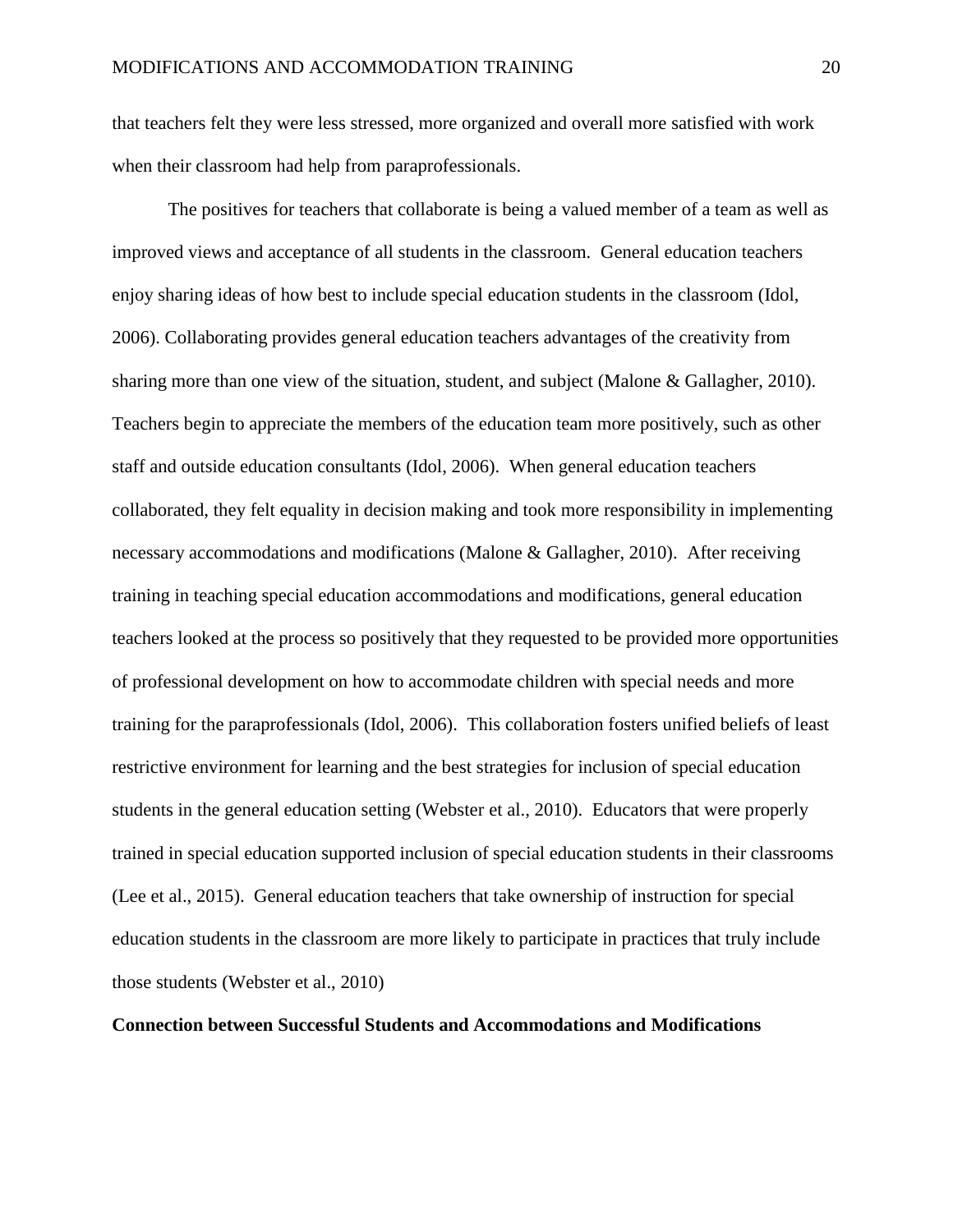Utilizing accommodations and modifications will increase the quality of instruction students with disabilities receive in the general education setting. Equality in education is found through the justice of providing schooling to all children regardless of their circumstance and upholding a standard of excellence (Zhang et al., 2014). Without accommodations, the true data of a student's capabilities cannot be verified. Accommodations assist children that are differently abled in attaining an education and in the long haul a diploma (Fisher et al, 2013). Accommodations allow children to demonstrate competence and assist teachers in clarifying whether the students are comprehending. This knowledge in turn guides the teacher's instruction. Developing excellence in instructional delivery through paraprofessionals that are trained provides promise to improve student's academic success and behavior (Brock et al., 2017). Properly trained staff ensuring students with specific deficits and needs to find success in the classroom must present evidence-based strategies (Mason, Schnitz, Wills, Rosenbloom, Kamps, & Bast, 2017). When these accommodations are provided with precision through proper training, the student will improve academically. Research shows fidelity of paraprofessionals using accommodations increased when paraprofessionals completed video trainings for one strategy (Brock et al., 2017). Conferencing and supervisor feedback assisted in more fidelity of utilizing additional proper accommodations and modifications (Brock et al., 2017). Paraprofessionals saw student's progress on goals increase when they implemented accommodations with integrity; in turn this motivated the paraprofessionals to continue fidelity of implementation (Brock et al., 2017).

A smaller percentage of students with special needs will not progress towards standard based diplomas due to their disabilities. Modifications will allow those students to continue their journey in education and prepare for their futures by learning life skills and basic academic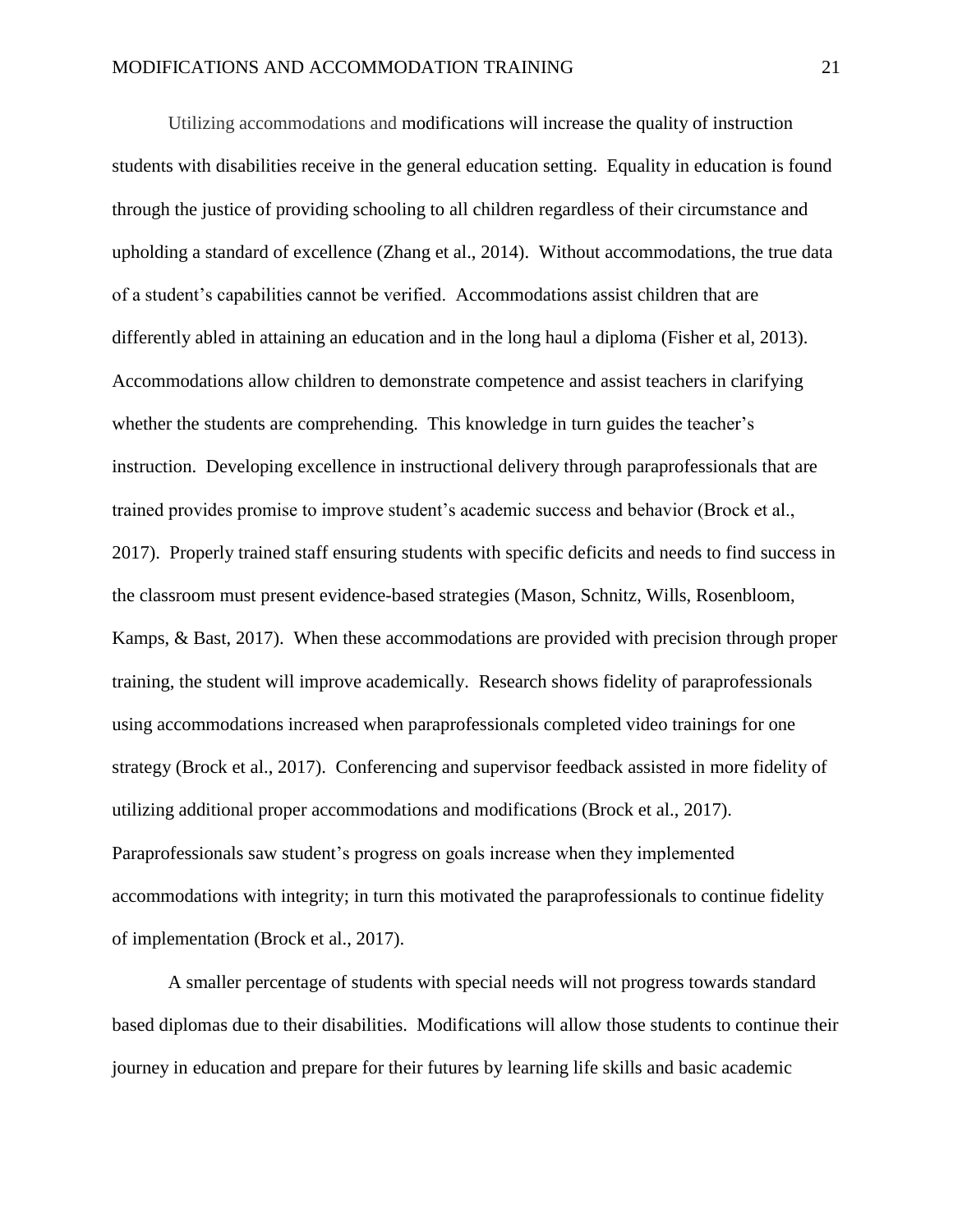competencies to promote independence and success in their adult lives (Fisher et al., 2013). These students will fulfill participation in high with an alternative diploma or certificate (Graves & Graves, 2015). Modifications allows students to become prepared for a life after high school. The purpose of education is to prepare children for their adult lives by balancing social, academic, and functional skills (Webster et al., 2010).

# **Methods**

To determine a relationship between accommodations and modifications staff training and success in students the question that guided this research was will special education student's educational experience improve when the special education teacher provides a comprehensive modifications and accommodations training for general education teachers and paraprofessionals? Training is an obvious way to increase quality interactions between staff and students in educational settings. Training of how to implement special education accommodations and modifications is often overlooked and in turn general education teachers and paraprofessionals then fail to properly implement them with fidelity. Training defines the importance of the accommodations and modifications as well as to unify the school districts beliefs of inclusion and acceptance of special education students in the least restrictive environments.

#### **Participants**

The action research was conducted in a school district located in a small rural community. The school is part of a consolidated district made up of two rural communities with a total population of approximately 1,400 people in the school district. The school district has approximately 260 students, preschool through twelfth grades operating in one building. The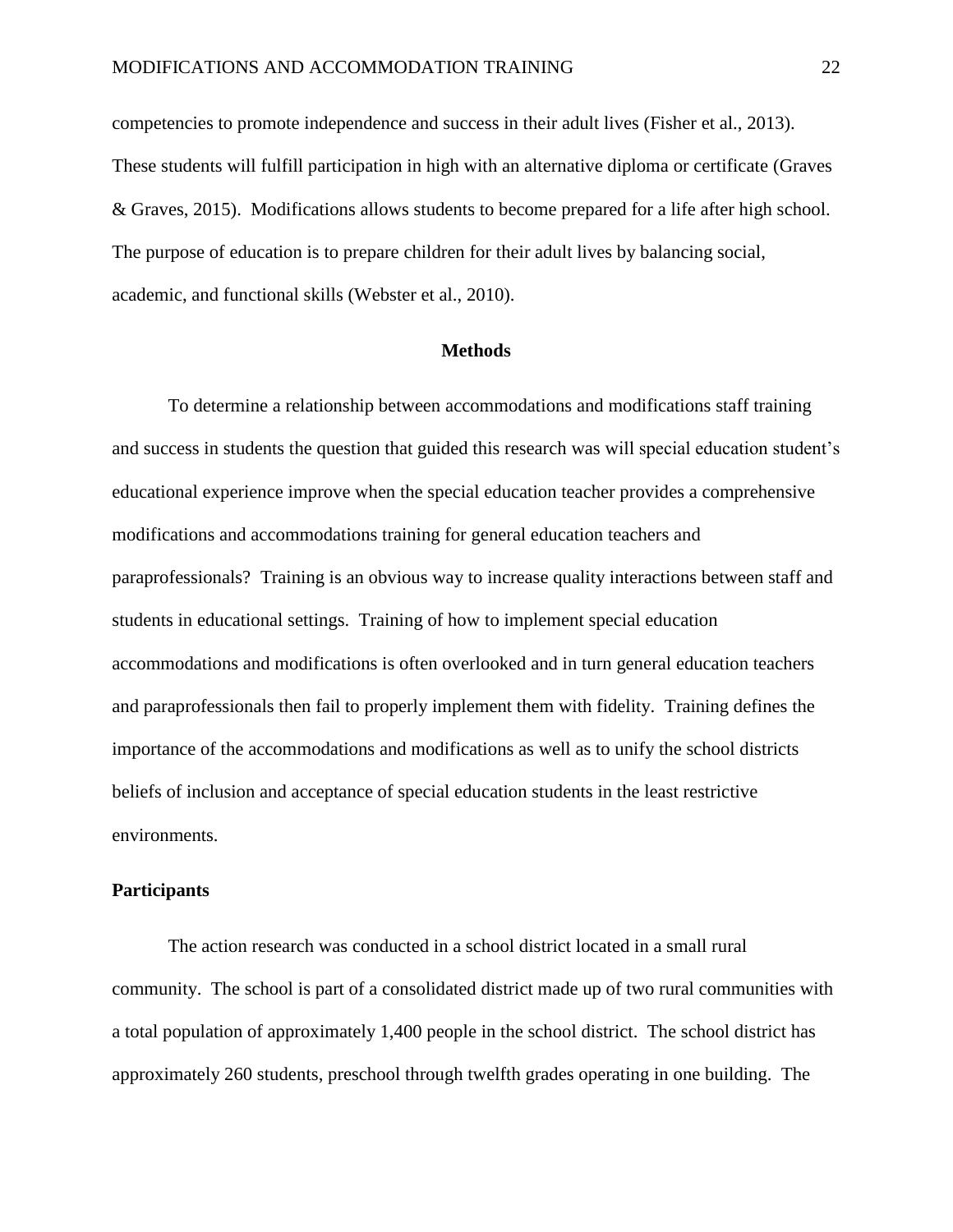school district has one elementary special education teacher for students in kindergarten through fourth grade. Each grade has one class and one teacher per level. Four paraprofessionals rotate throughout the day assisting the third-grade special education students. The research focused on three students currently in third grade. The participants are three male students that have received accommodations and modifications for reading two consecutive years in the same district. Two of the students began third grade at a kindergarten instructional reading level. The third student began third grade at a first-grade instructional reading level. This research did not require the students or parents to be informed of the research-taking place.

Beginning this action research project, the researcher conferenced with teachers and paraprofessionals to plan a schedule for training, conferencing, and assessment. Training occurred before school started in August 2018. Paraprofessionals in the building were required to participate in a schoolwide training of paraprofessional expectations. The three levels of special education teachers, preschool, elementary and middle school/high school, wrote a paraprofessional handbook that the administration approved prior to the training. The preschool, elementary, and middle school/high school special education teachers led the training with the supervision of the school principal. The paraprofessionals were each given a copy of the handbook. The handbook was then explained with sections on professionalism, duties, and strategies to use when working with students. The strategies were explained and modeled including how to implement common modifications and accommodations referenced in this research. Training with the general education teacher began with an introduction of the student's IEP with the paraprofessionals in attendance. Following the introduction presented by the special education teacher, strategies of accommodations and modifications were modeled, and visual examples were shared. The group explored tangible items and engaged in open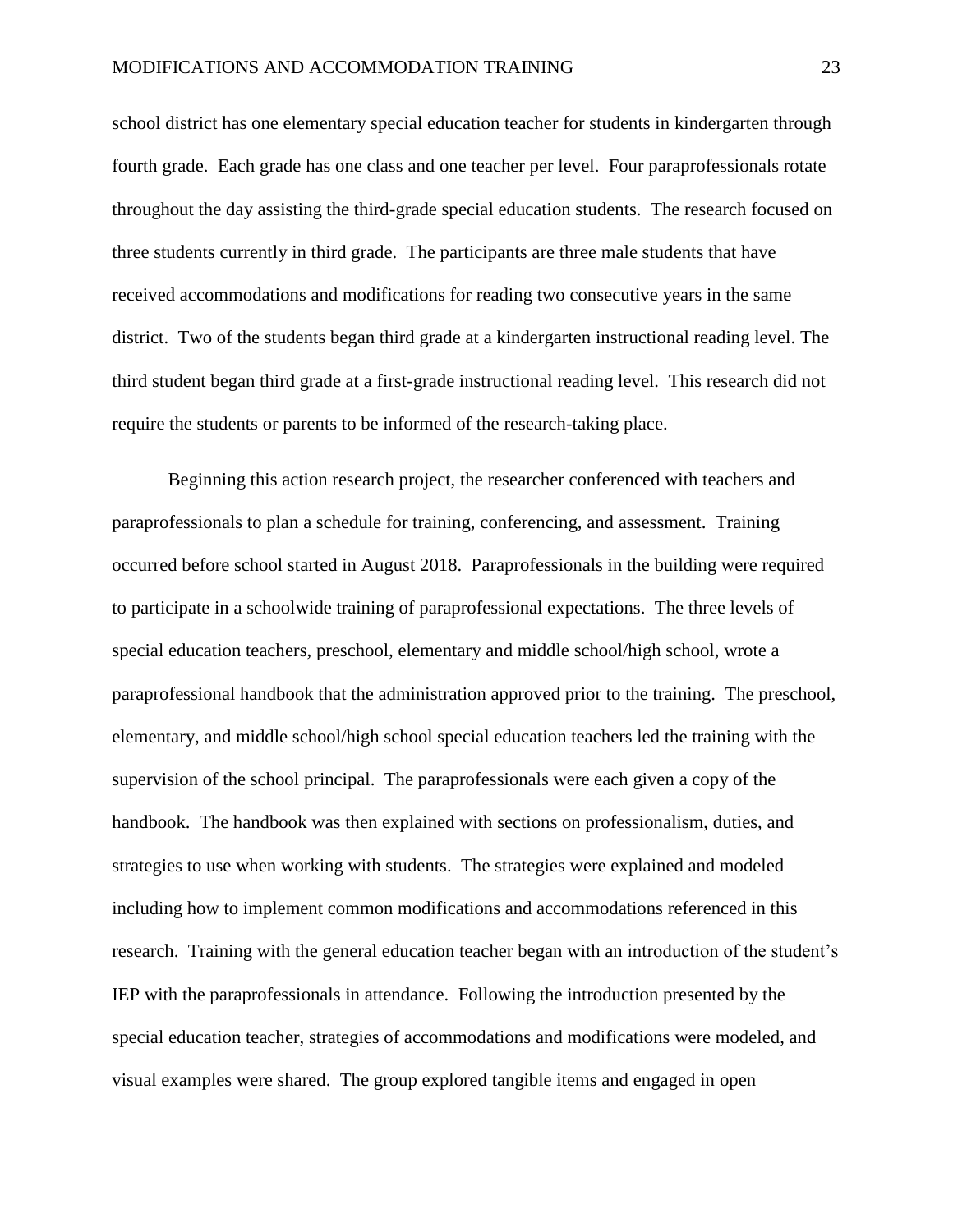conversation. General education teachers and paraprofessionals took notes and were encouraged to ask questions for clarification. The special education teacher presented the general education teacher with premade items such as schedules, cue cards, math charts and alphabet strips that the students would require to start off the school year. General education teachers were given a list of modifications and accommodations for ease of reference of each student. Paraprofessionals have access to modification and accommodation information in the special education classroom, so they were not presented personal information for reasons of confidentiality. Conferencing continued weekly examining modifications and accommodations specifically at least once a month or more if necessary, between the general education and special education teachers. Paraprofessionals and the special education teacher met once a week for 30 minutes to an hour to discuss successes and challenges and to build team support. The direct and intentional training time on modifications and accommodations was increased 75% for general education teachers and 95% for paraprofessionals.

# **Data Collection**

The collection of data was through test results of the I-Ready reading diagnostics that were taken by the students in September and December of 2017, and September and December 2018. The diagnostics assessed the students reading abilities in six domains of reading: phonological awareness, phonics, vocabulary, informational text comprehension, and text comprehension of literature. The action research question to be answered was, "Will special education student's educational experience improve when a comprehensive modifications and accommodations training is provided for general education teachers and paraprofessionals?" Since special education students are included, in general education settings it is vital that their needs are met with the designated modifications and accommodations to assist in their education.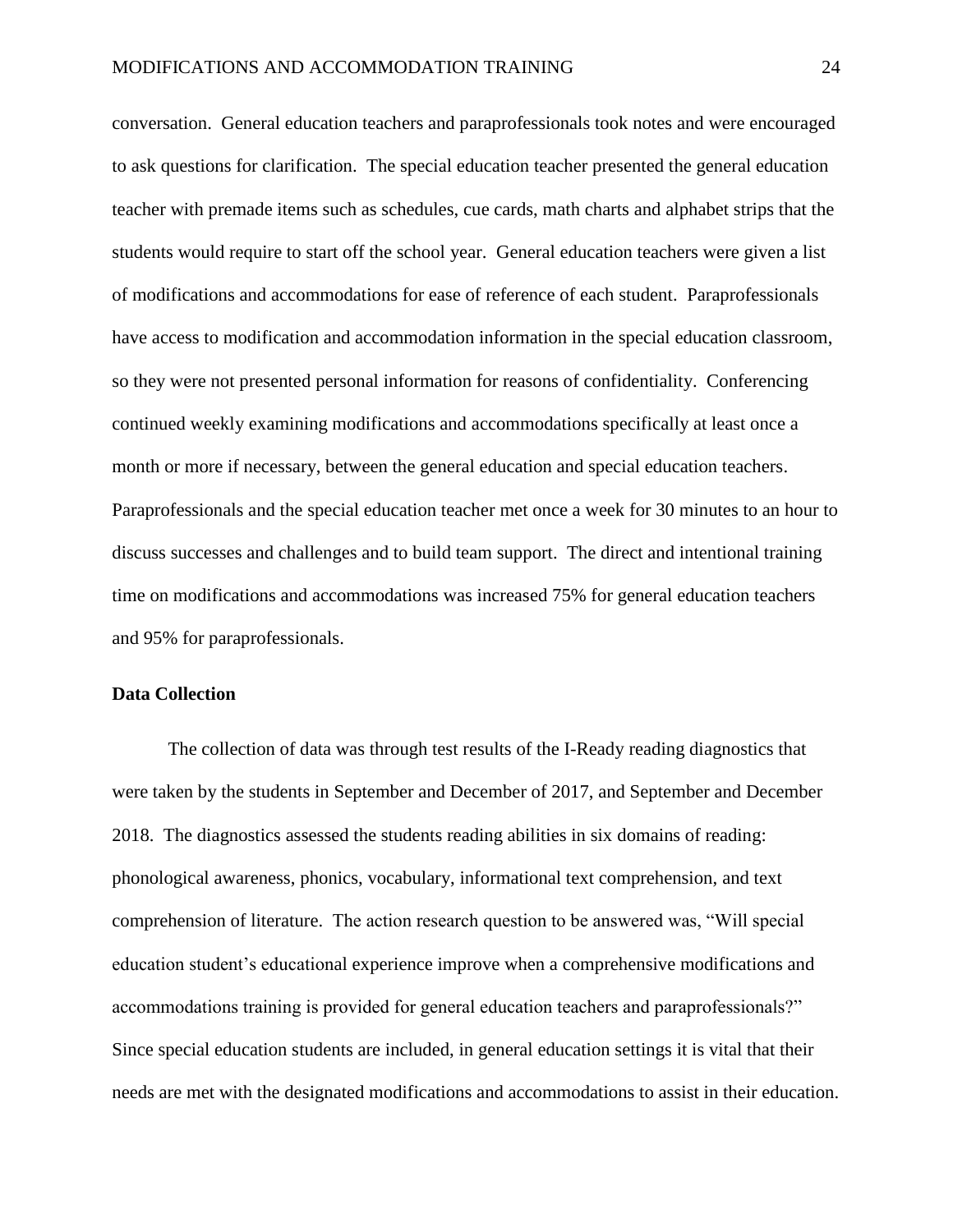The action research question will answer how increasing training on modifications and accommodations will affect student's academic progress in reading. Students are assessed for reading in the fall and again in the winter using I-Ready. I-Ready is an adaptive diagnostic reading computer program for students in kindergarten through twelfth grade that assigns lessons to improve reading deficits. The assessment takes anywhere from 20-30 minutes depending on the pacing of each child. The I-Ready reading program assesses in six domains: phonological awareness, phonics, high-frequency words, vocabulary, comprehension of literature, and comprehension of informational text. Each domain has projected estimates at what grade level students will typically master the skills assessed. Phonological awareness is extended through first grade and focuses on how children recognize the sounds in spoken sounds. High-frequency words are extended through second grade and is the ability for children to identify the words seen most frequently at their grade level. Phonics is extended through third grade and target the ability to decode written words. Vocabulary and both types of comprehension are continually assessed for growth through middle school. The six domains are analyzed and placement for the student's instructional level is determined from the collected data. The progress from the fall assessment to winter assessment was analyzed for growth. The same data from the previous year was evaluated and then compared to the rate of growth of the current year. The students took the first I-Ready reading diagnostic on September 4th and the second diagnostic on December 17th, 2018. Throughout the first semester of school, the paraprofessionals would meet weekly with the special education teacher to discuss student progress and challenges. Paraprofessionals were encouraged to ask questions and then practiced how to address protocols and strategies in the future. The general education teacher and special education teacher met once a week to address the students' needs and successes in the classroom. The special education teacher reiterated the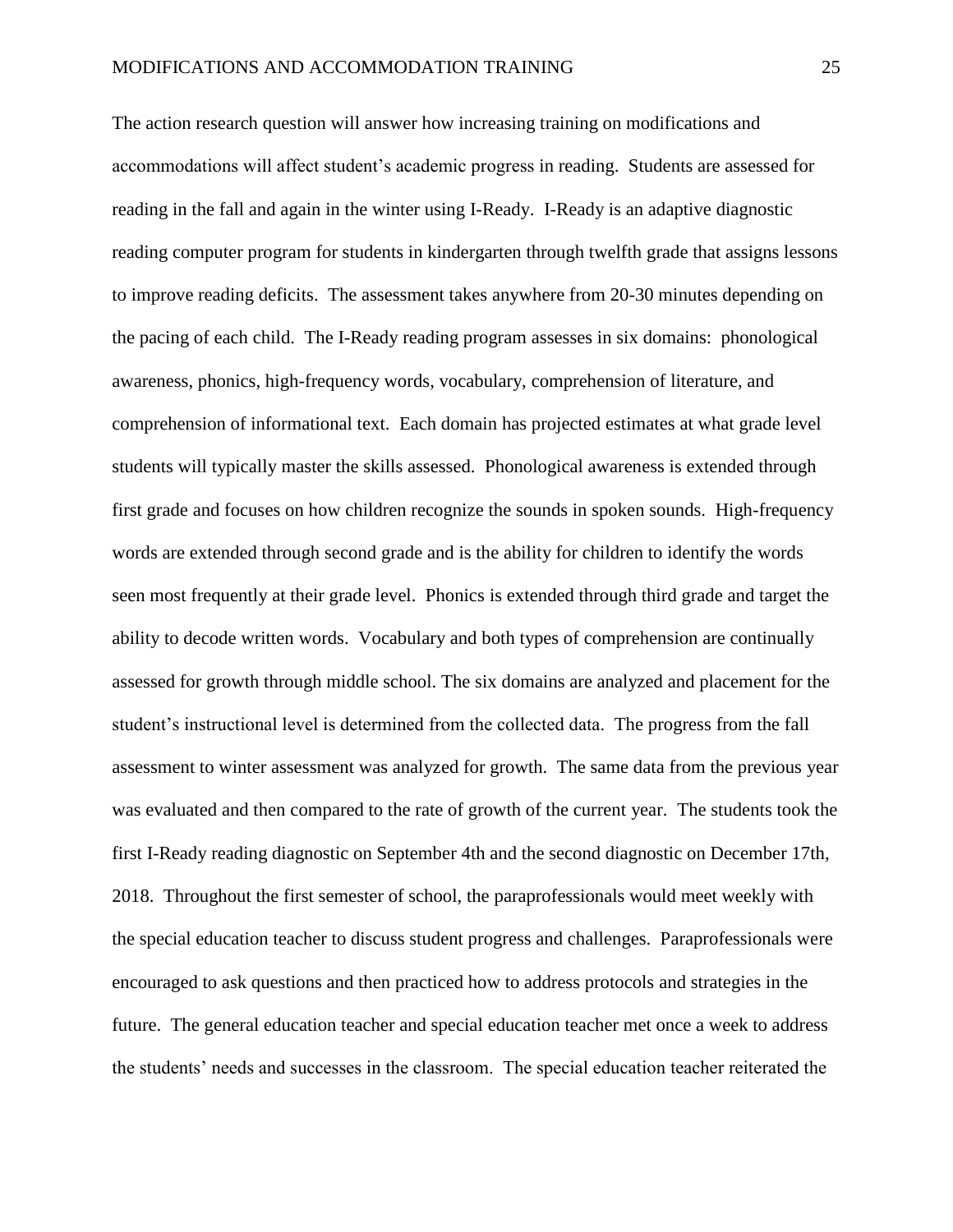importance of the mandated accommodations and modifications monthly or as needed in

conversations of observations and collected data.

## **Findings**

#### **Data Analysis**

The researcher measured the data collected from the I-ready diagnostics to show if there was growth.

Table 1

*I-Ready Math Scores*

| Student | <b>Fall 2017</b> | Winter<br>2017 | Growth | <b>Fall 2018</b> | Winter<br>2018 | Growth |
|---------|------------------|----------------|--------|------------------|----------------|--------|
|         | 367              | 397            | $+30$  | 428              | 440            | $+12$  |
| B       | 372              | 414            | $+42$  | 414              | 475            | $+61$  |
|         | 358              | 378            | $+20$  | 333              | 425            | $+92$  |

The average I-Ready diagnostic growth of this research in 2017 was 31 points. The typical expected growth for children of this age group and placement for 2017 is 39, the participants of this research scored 8 points below the expected growth. The average I-Ready diagnostic growth of this research in 2018 was 55 points. The typical expected growth for children of this age group and placement for 2018 is 36, participants scored 19 points above the expected growth for students of this age group and placement. Two out of the three students were improved by more points in 2018 versus 2017 after the training for staff on accommodations and modifications had occurred. One student showed gains both years, but at a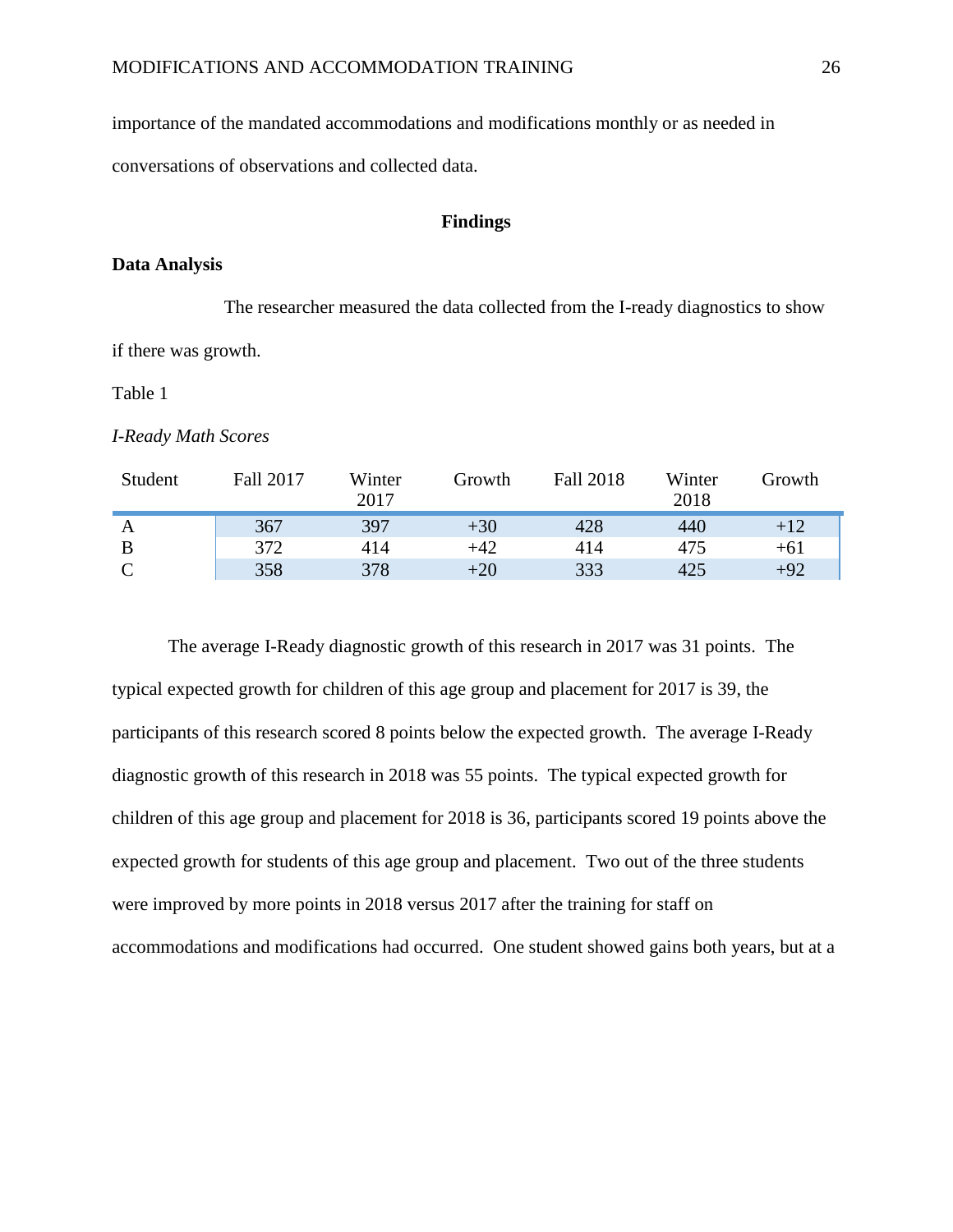

lower rate in 2018 after training for general education teachers and paraprofessionals.

*Figure 1.* The I-Ready Diagnostic Growth for each student in 2017 before accommodations and modifications training and in 2018, after accommodations and modifications training.

The blue on the vertical bars on the chart in figure 1 represents the growth results of the I-Ready reading diagnostic growth from fall to winter in 2017 before accommodations and modifications training. The orange bars on the chart in figure 1 signifies the growth results of the I-Ready reading diagnostic growth from fall to winter in 2018 after accommodations and modifications training. The growth points are the difference between the fall score to the winter score. Each student is represented separately to compare the student's independent growth of the two years individually. The students B and C both made gains from 2017 to 2018, while student A decreased in amount gained from 2017 to 2018.

Table 2

*I-Ready Instructional Reading Level Identifications for 2017 and 2018*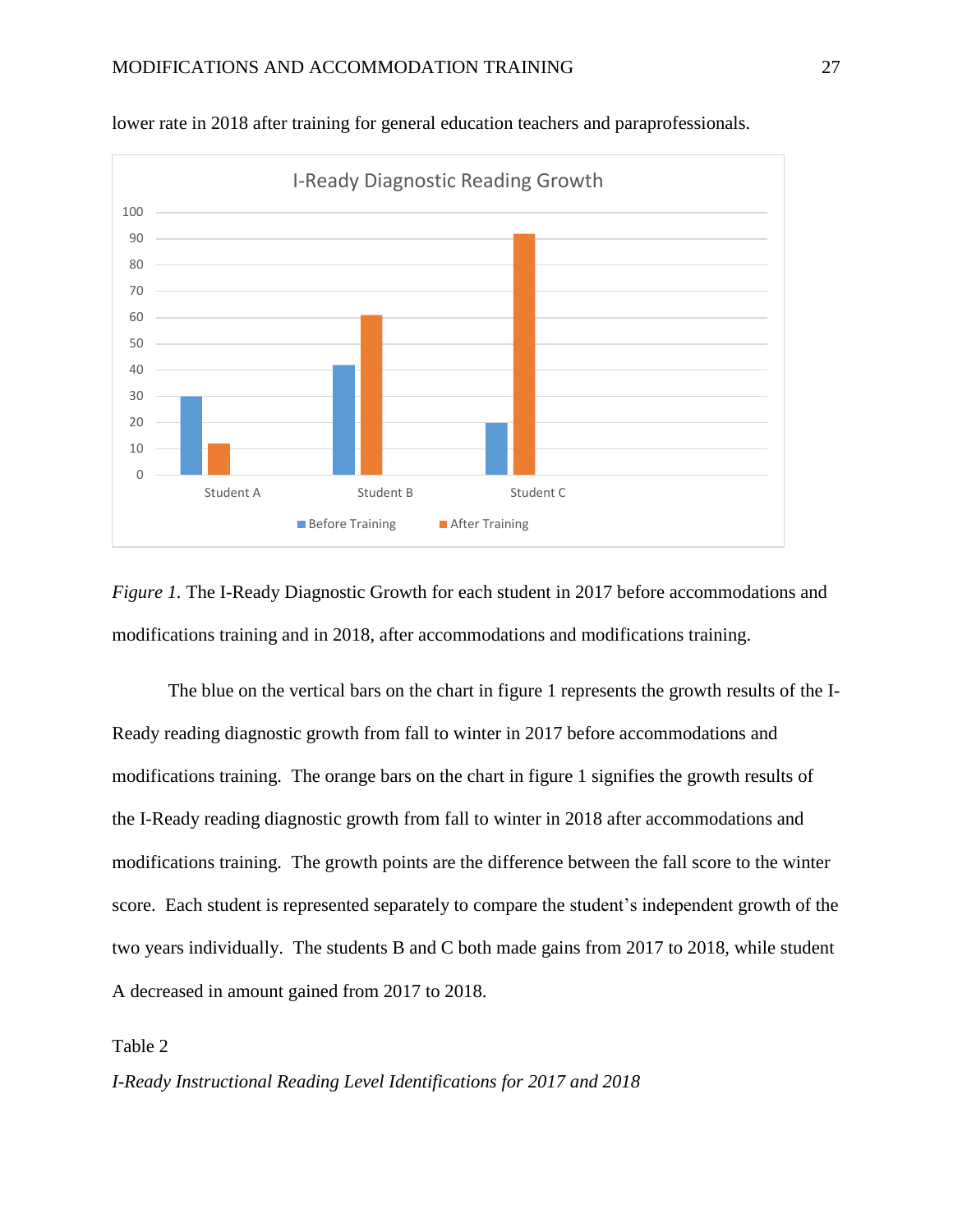| Student       | <b>Fall 2017</b> | Winter 2017  | Growth    | <b>Fall 2018</b> | Winter<br>2018  | Growth                   |
|---------------|------------------|--------------|-----------|------------------|-----------------|--------------------------|
| A             | Kindergarten     | Kindergarten | No change | First grade      | First grade     | N <sub>o</sub><br>change |
| B             | Kindergarten     | Kindergarten | No change | First grade      | Second<br>grade | Two<br>grade<br>levels   |
| $\mathcal{C}$ | Kindergarten     | Kindergarten | No change | Kindergarten     | First grade     | One<br>grade<br>level    |

The I-Ready diagnostics are classified for students to typically be graded as early, mid, and late of each grade level. Therefore, students would advance twice a year improving half a grade level by the winter diagnostic (mid-year) in both 2017 and 2018. Student A showed the same growth in both years that were analyzed, which was actually no growth. While student A improved placement from fall 2017 to fall 2018, there was no growth at the winter diagnostics of either year. Student B showed no growth in grade level in 2017 from fall diagnostic to winter diagnostic remaining in kindergarten placement the entire year. In 2018, student B increased two grade levels, kindergarten to second grade, from fall diagnostic to winter diagnostic. Student C showed no growth in grade level in 2017 from fall diagnostic to winter diagnostic. In 2018, student C increased one-grade levels from fall diagnostic to winter diagnostic. Both student B and student C showed no grade level reading growth in 2017 before specialized training on accommodations and modifications. Both student B and student C showed considerable increase of reading level growth in 2018 I-Ready reading grade level placement after the comprehensive accommodations and modifications training for paraprofessionals and general education teachers had been implemented.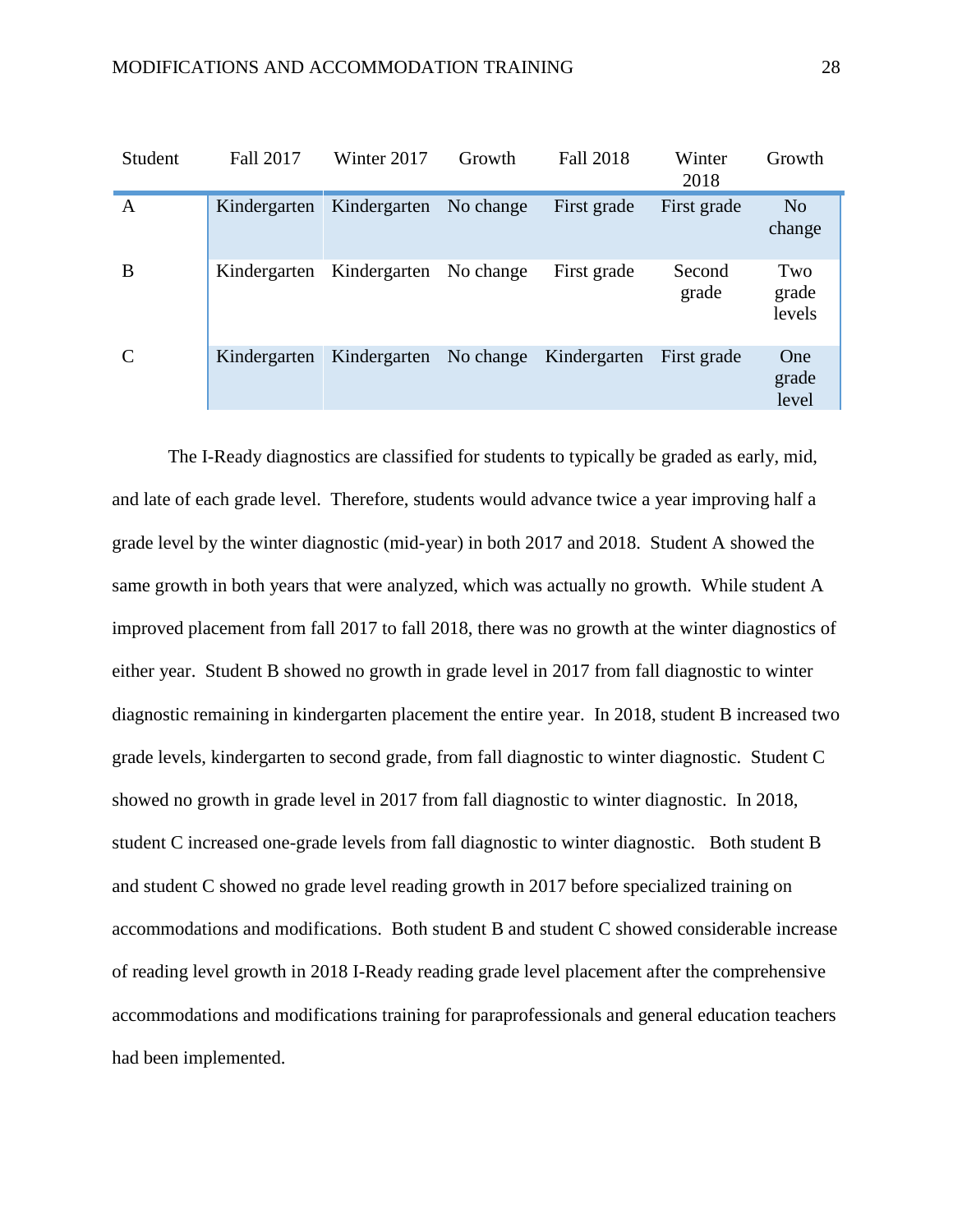

*Figure 2*. I-Ready Reading grade level for each student in 2017 before accommodations and modifications training and in 2018, after accommodations and modifications training.

The blue on the vertical bar chart in figure 2 represents the growth results of the I-Ready reading diagnostic grade level from fall to winter in 2017 before accommodations and modifications training. The orange bar on the chart in figure 2 signifies the growth results of the I-Ready reading diagnostic grade level from fall to winter in 2018 after accommodations and modifications training. Each student is represented separately to compare the growth of the two years individually.

# **Discussion**

# <span id="page-29-0"></span>**Summary of Major Findings**

The overall data of this action research shows increased reading progress when general education teachers and paraprofessionals participated in a comprehensive training on accommodations and modifications from the special education teacher for the majority of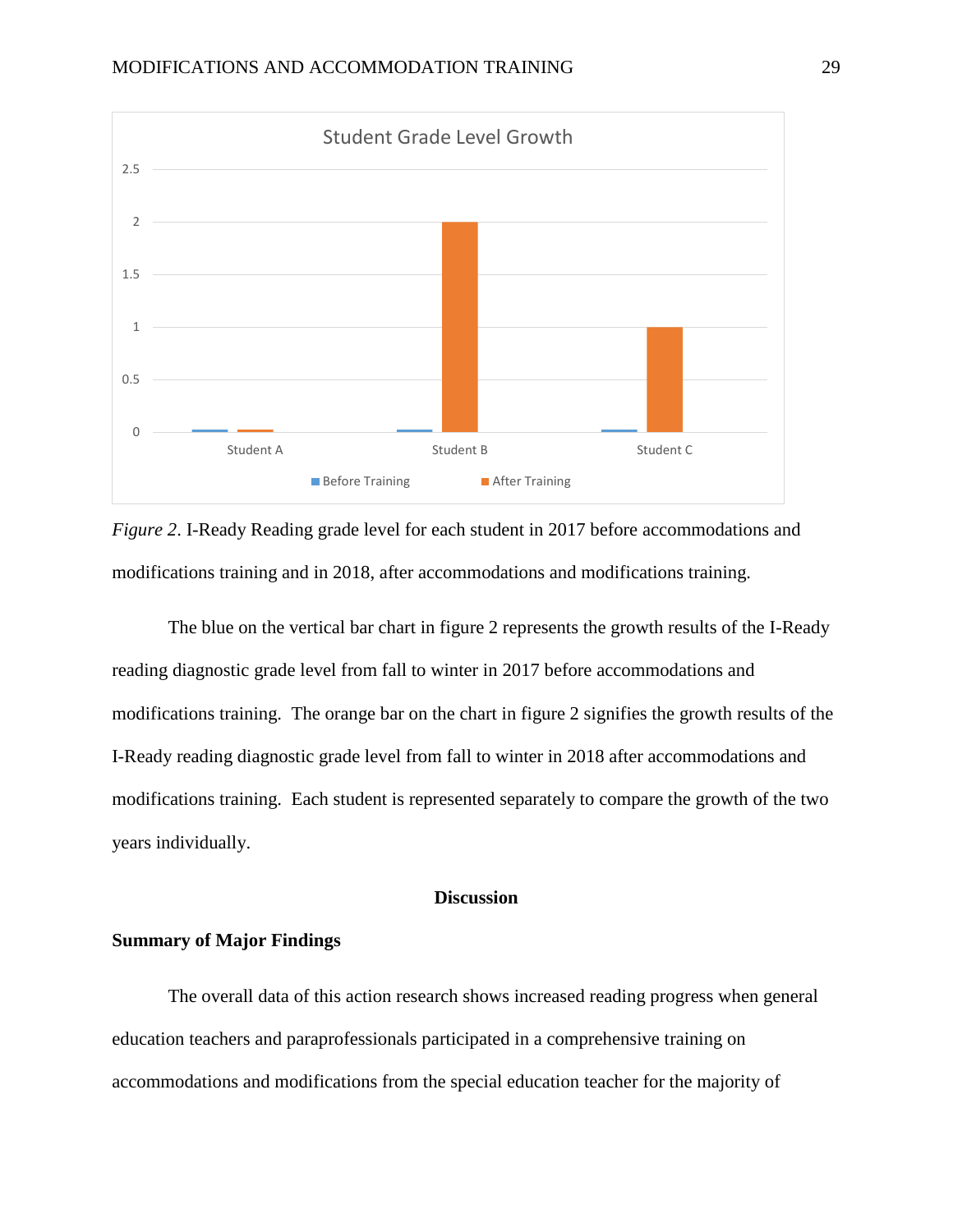students. The I-Ready reading diagnostic that assesses the student's abilities in six reading domains, shows growth after the training in two out of the three participants. The typical expected growth for children of this age group and placement for 2017 is 39. This means the average expected growth of the participants was below the typical expected growth for peers in 2017. The typical expected growth for children of this age group and placement for 2018 is 36. This means that the three participant's average of I-Ready growth was 19 points above typical expected growth for children of this age and placement with their average of 55. Student C made extreme growth with 92 points of increase from fall diagnostic to winter diagnostic. Student B made impressive growth of 61, which is 25 points above the typical expected growth. Student A did not meet expected growth for children this age and placement by scoring 24 points less than 36.

Two out three students also showed in the data that they progressed by grade levels in reading. The average grade level that a student progresses is a half of a year from fall diagnostic to winter diagnostic. Student A was at an instructional level of kindergarten reading level at the diagnostic of fall 2017 and remained at kindergarten reading level in winter of 2017 making no progress. In 2018, student A did advance to first grade level at the fall 2018 grade level reading diagnostic but remained at first grade reading level at the winter 2018 reading diagnostic, again making no progress. Student B was at an instructional level of kindergarten at the diagnostic of fall 2017 and remained at kindergarten reading level in winter of 2017 making no advancement. In 2018, student B began with an instructional level of kindergarten reading as the year before but advanced two levels to second grade reading level by the winter diagnostic. Student C was at an instructional level of kindergarten at the diagnostic of fall 2017 and remained at kindergarten reading level in winter of 2017 making no increase in reading level. In 2018, student C began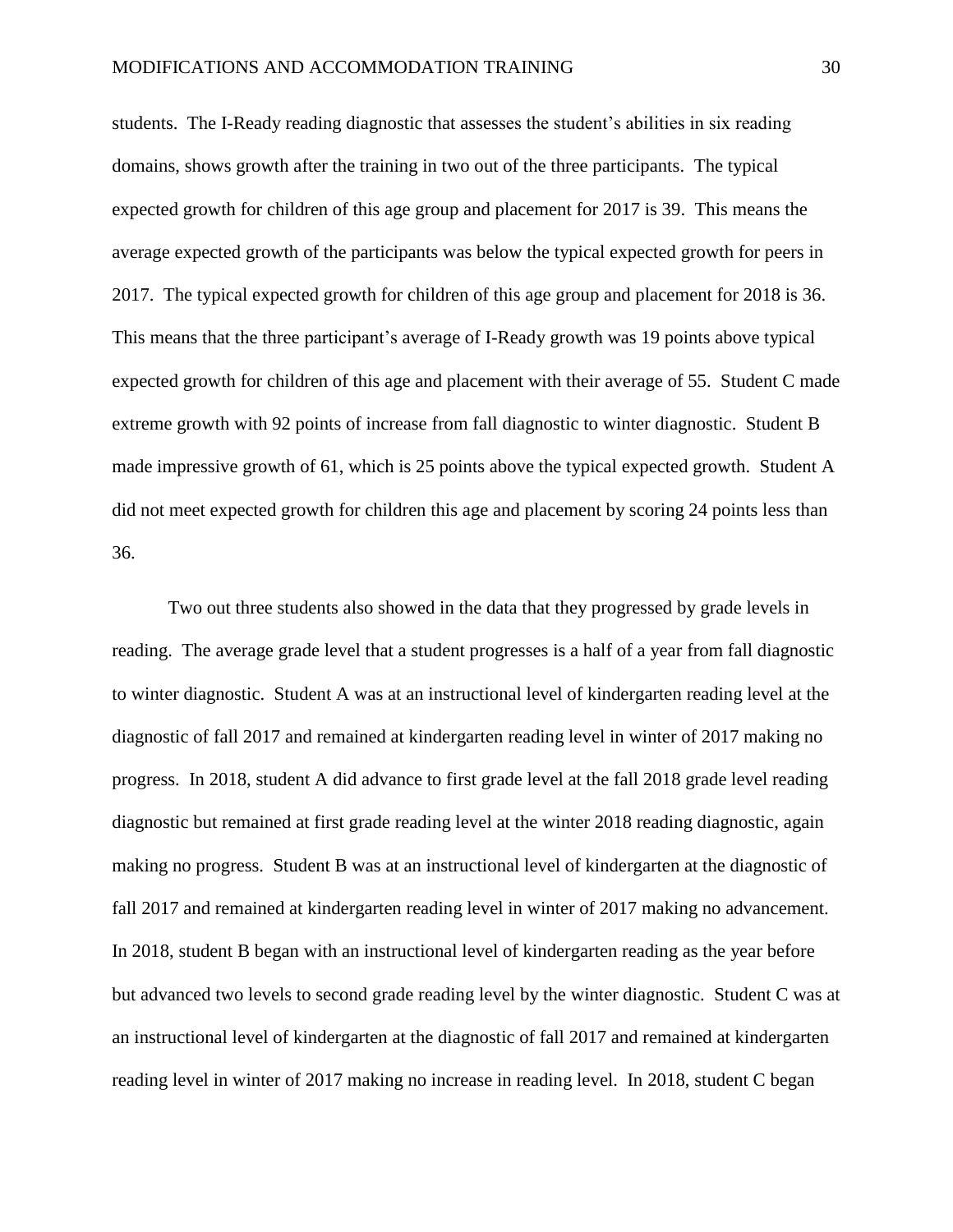with an instructional level of kindergarten reading as the year before but advanced from a kindergarten reading level to a first-grade reading level by the winter diagnostic. Data showed that two out three students made great progressions by improving by twice to four times the expected rate in the 2018 data collection.

## **Limitations of the Study**

One limitations of this study were a small number of participants. Due to the need of data from the previous year, the research was limited to students that had attended the school district the previous year, participated in the I-Ready diagnostics, and received accommodations and modifications in reading on their IEP's. These student participants all happened to be in the same class and shared the same teacher. It would have added depth to the results to include other classrooms, other teachers, and more students. The special education teacher did the same preparation and conferencing with all general education teachers with special education students in their classroom but they did not have students that qualified to participate in this research due to not living in the district the previous year or students were too young to have taken the diagnostics in 2017.

Another limitation of this research is accountability of proper implementation. While teachers and paraprofessionals attended the training and then were later conferenced and interviewed, there is not a way to account for 100% fidelity of usage of the accommodations and modifications, as the special education teacher is not always present in the general education setting. This limitation was attempted to be combated by the continued conferencing. The paraprofessionals and general education teacher did share times that they felt unsure of proper protocol or implementation of strategies. With conversation and modeling, the special education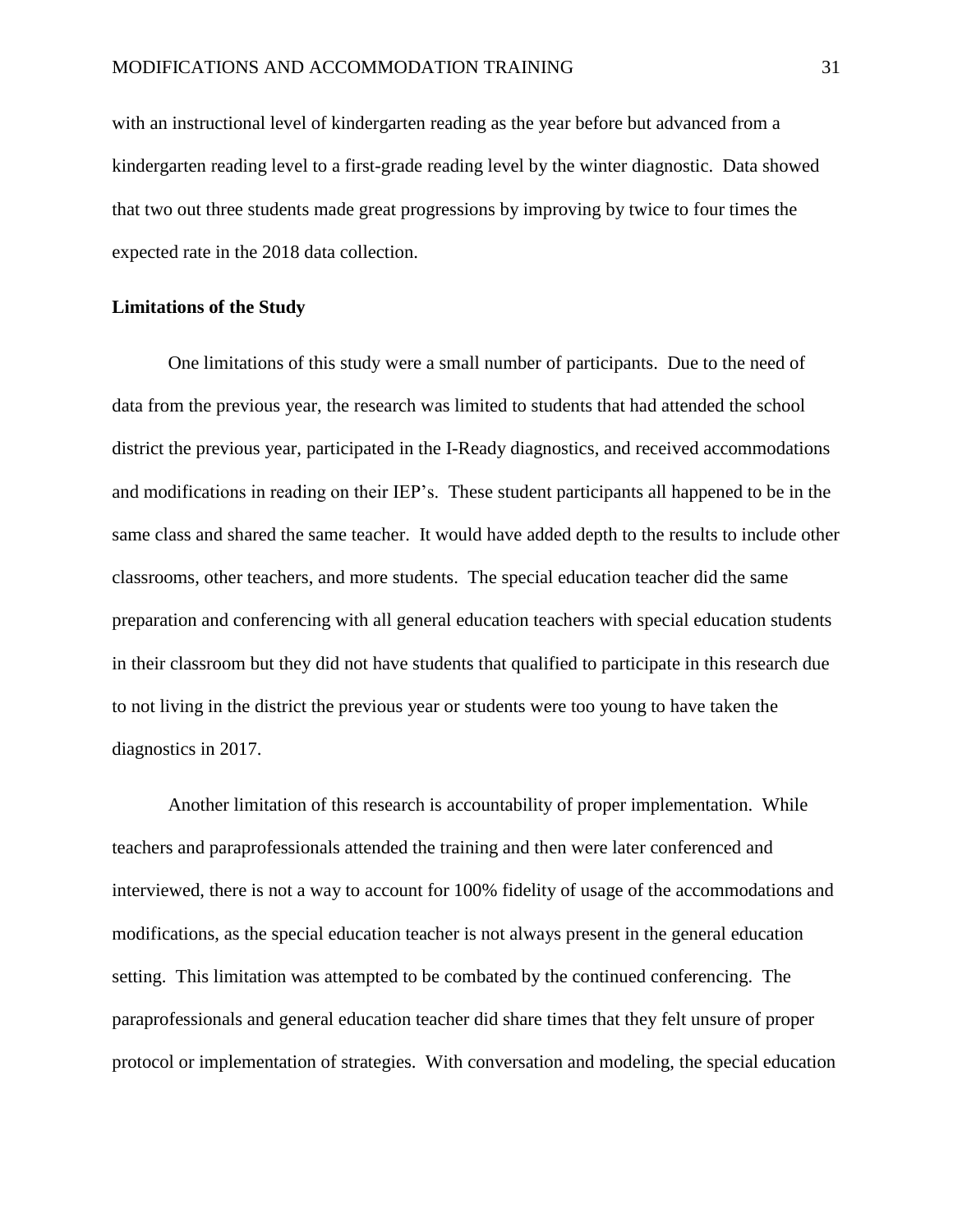teacher was able to address challenges and reteach methods, but there is no promise that implementation occurred 100% of opportunities presented.

# **Further Study**

All staff involved enjoyed the process and expressed that they felt better prepared than in previous years. Paraprofessionals in particular shared their gratitude for being included more as part of the special education team. Paraprofessionals that were working at the district previously for two and three years communicated that they had not understood how to properly implement accommodations and modifications in years before and were now more confident in implementing their duties. General education teachers stated that the modeling and continued conferencing made them more aware of the strategies and more likely than in the past to continue them the entire school year. Staff and administration also made decisions to increase training for paraprofessionals and offer training for certified staff more specific to special education students needs in the classroom.

Conferencing with paraprofessionals was less difficult to implement than conferencing with the general education teachers. Paraprofessional's schedules were more accessible making paraprofessionals more available to meet consistently using an agenda. Teachers on the other hand frequently had conflicting meetings, duties, or obligations making conferencing to be spur of the moment and often interrupted. Conferencing with general education teachers often turned to discussion of the performance of the paraprofessionals instead of the performance of the students. Utilizing an agenda could possibly help to keep conferences between special education teachers and general education teachers more productive. Time during conferencing with the teachers did evolve to include providing suggestions of how to manage the extra adults in the room as the teacher was uncomfortable with supervising paraprofessionals and giving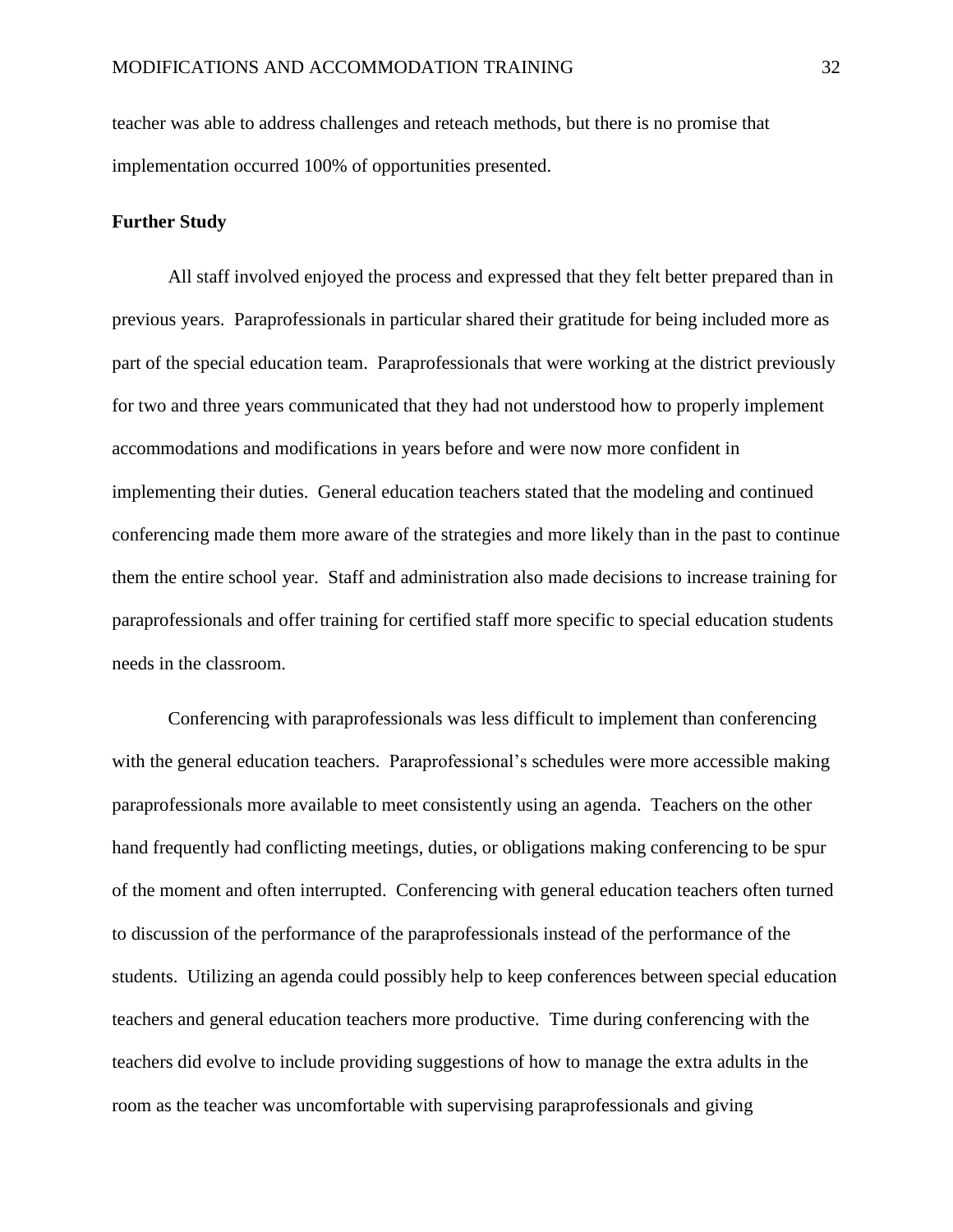instructions for adults. In future studies including more information on managing paraprofessionals and their duties in the classroom in private conferencing between the general education teachers and special education teachers would be helpful. Perhaps once a month the teachers and paraprofessionals could conference together with the special education teachers to assist with collaboration balance and duties.

# **Conclusion**

The unexpected positive of the research was the overwhelming appreciativeness of the paraprofessionals and general education teachers. The special education teacher appreciated the improved relationships with the teachers as well as the paraprofessionals. Working together as a team increased communication and improved implementation of the accommodations and modifications. The open format of continued conferencing increased cooperation and willingness to try new things for both paraprofessionals and seasoned teachers that showed resistance before training. There was decidedly more hesitation from general education teachers, but they shared that trying the new things routinely opened their eyes to the importance of the IEP and they began to understand why accommodations and modifications were not only fair but justified for students with special needs. The comprehensive training encouraged teachers and paraprofessionals to apply the accommodations and modifications with fidelity. The results that teachers and paraprofessionals experienced when implementing accommodations and modifications inspired staff to continue the strategies.

In conclusion, most special education students were able to improve reading scores in general education classrooms when the general education teachers and paraprofessionals were supported by proper training on implementation of accommodations and modifications as defined in special education student's IEPs. Since paraprofessionals and teachers were more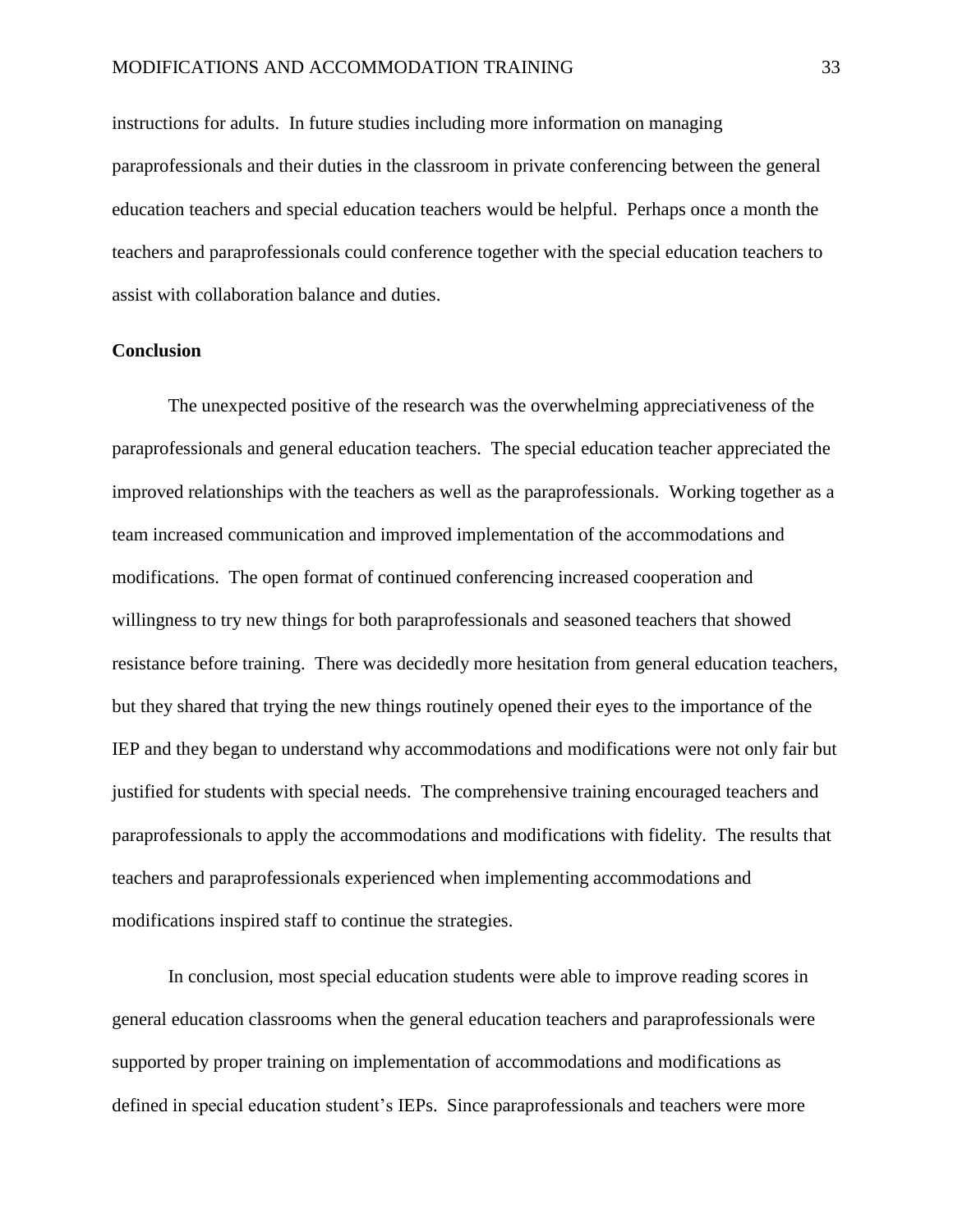aware of the accommodations and modifications, staff contributed more ideas of amendments to current accommodations and modifications when updating IEPs or conferencing over what worked and what was unsuccessful. While student A didn't progress at the rate expected they were able to maintain their scores without regressing. Student B and C both made immense strides of improvement in reading level and reading domains by improving above and beyond the expected growth of students in their age group and placement in I-Ready test scores and grade level reading placement. These results support that the research was successful in proving that student's educational experience did improve when the special education teacher provided comprehensive training in accommodations and modifications for general education teachers and paraprofessionals.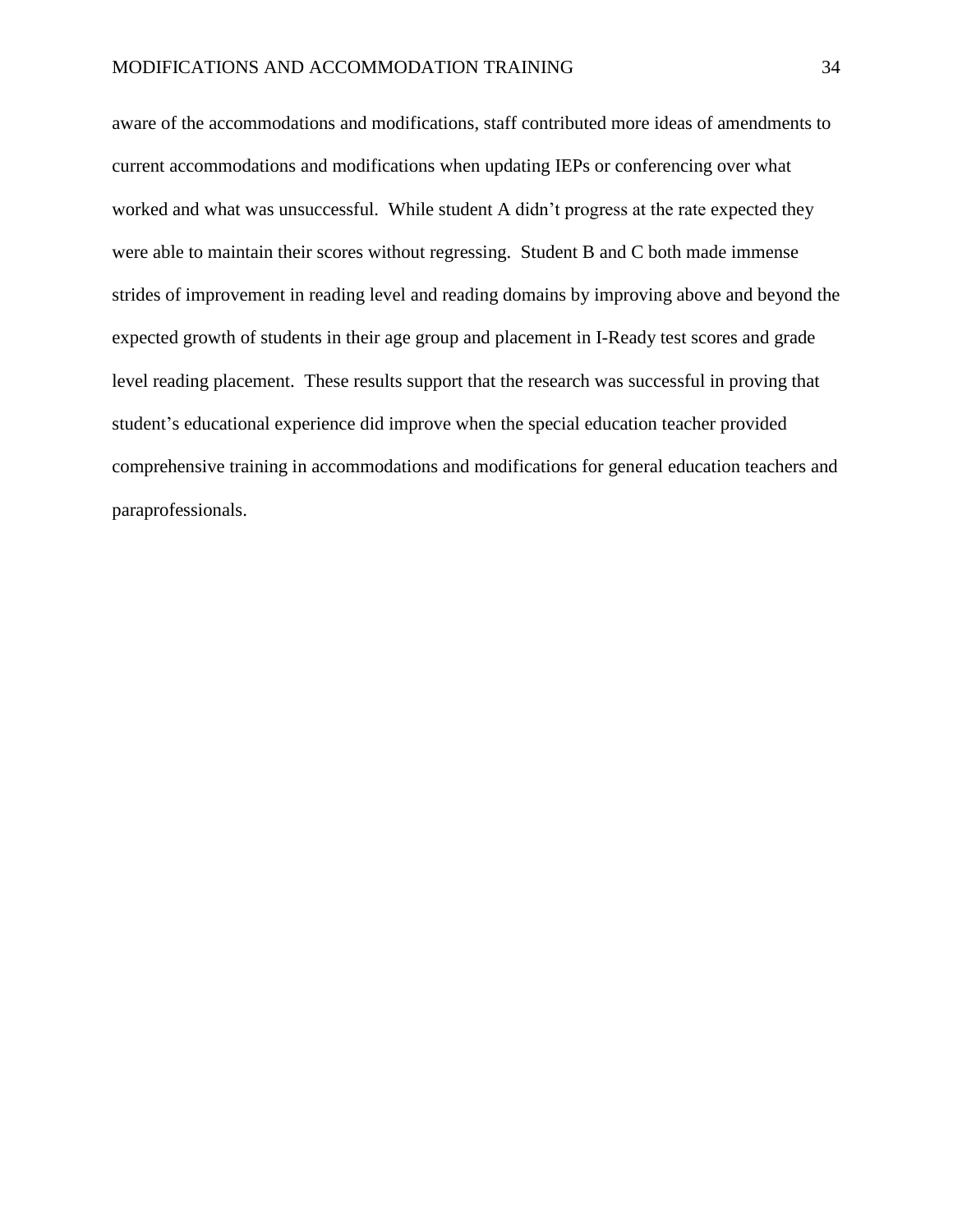#### **References**

- <span id="page-35-0"></span>Blatchford, P., Bassett, P., Brown, P., Martin, C., Russel, A., & Webster, R. (2011). The impact of support staff on pupils' positive approaches to learning and their academic progress. British Educational Research Journal, 37(3), 443-464. Retrieved from
- Brock, M., Carter, E. (2015). Effects of a professional development package to prepare special education paraprofessionals to implement evidence-based practice. *The Journal of Special Education, 49*, 39-51. doi:10.1177/00224669135018822013
- Brock, M., Seaman, R., & Downing, C. (2017). Promoting learning for a student with a severe disability through paraprofessional training. *Research and Practice for Persons with Severe Disabilities, 42*(4), 211-224. Retrieved from [https://doi](https://doi-org.ezproxy.nwciowa.edu/10.1177/1540796917729682)[org.ezproxy.nwciowa.edu/10.1177/1540796917729682](https://doi-org.ezproxy.nwciowa.edu/10.1177/1540796917729682)
- Carter, E., O'Rourke, L., Sisco, L., & Pelsue, D. (2009). Knowledge responsibilities and training needs of paraprofessional in elementary and secondary schools.

*Remedial and Special Education*, *30*(6), 344-359. Retrieved from [https://journals-](https://journals-/)

sagepub-com.ezproxy.nwciowa.edu/doi/pdf/10.1177/0741932508324399

Conley, S., Gould, J., & Levine, H. (2010). Support personnel in schools: Characteristics and importance. *Journal of Educational Administration, 48*(3), 309-326. Retrieved from <https://doi.org/10.1108/09578231011041035>

Cosier, M. & Pearson, H. (2016). Can we talk? The underdeveloped dialogue between teacher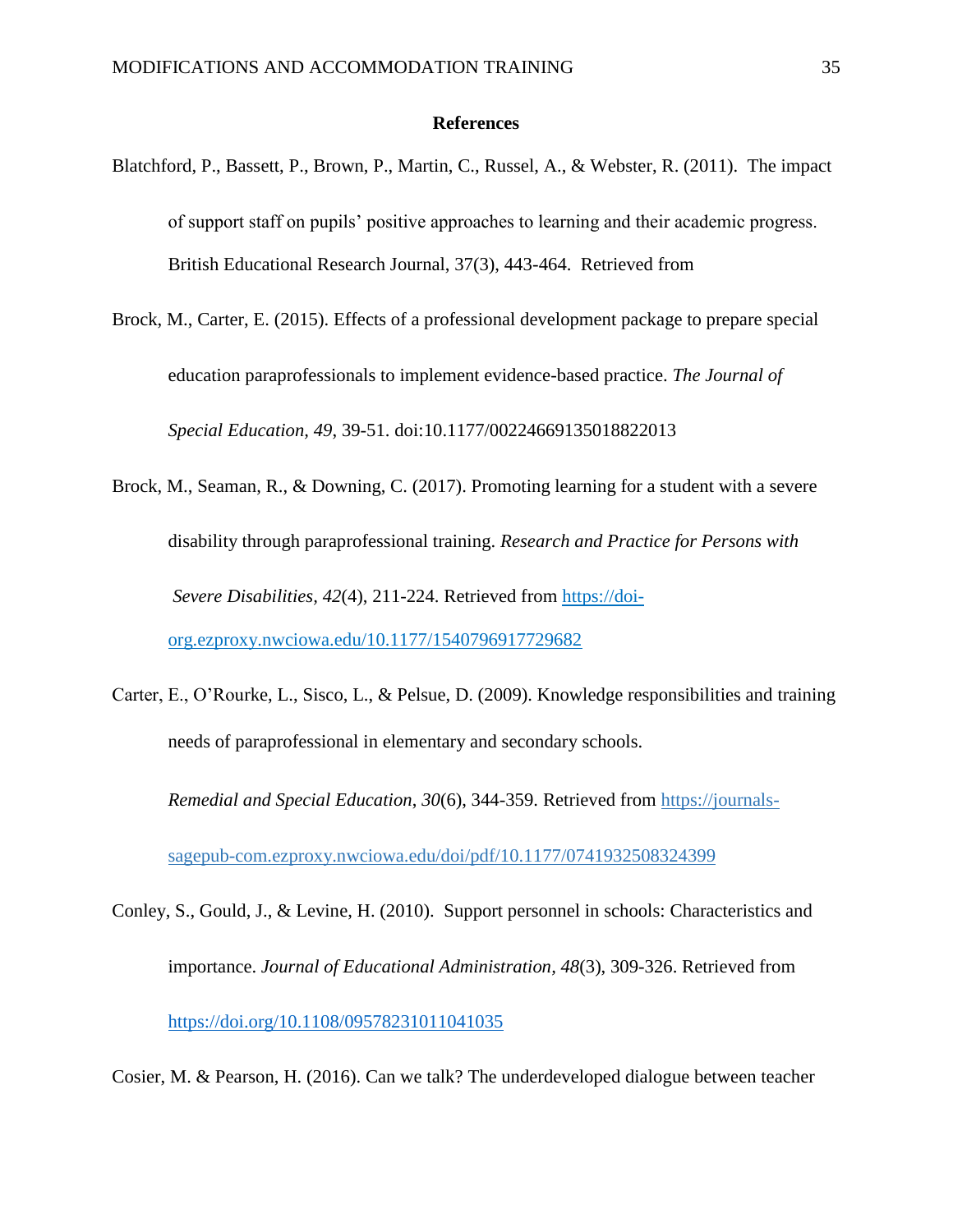education and disability studies. *Sage Open, January-March 2016* (6), 1-10. Retrieved

from [https://10.1177/2158244015626766](https://10.0.4.153/2158244015626766)

Daniel, P. (1997). Educating students with disabilities in the least restrictive environment.

*Journal of Educational Administration*, *35*(5), 397-410. Retrieved from <https://doi.org/10.1108/09578239710184556>

Devlin, P. (2008). Create effective teacher-paraprofessional teams. *Intervention in School and Clinic 44* (1), 41-44. Retrieved from [https://journals-sagepub](https://journals-sagepub-com.ezproxy.nwciowa.edu/doi/pdf/10.1177/1053451208318874)[com.ezproxy.nwciowa.edu/doi/pdf/10.1177/1053451208318874](https://journals-sagepub-com.ezproxy.nwciowa.edu/doi/pdf/10.1177/1053451208318874)

Douglas, S., Uitto, D., & Reinfelds, C. (2018). A systematic review of paraprofessional training materials. *The Journal of Special Education, 1-13. Hammill Institute on Disabilities,*  Retrieved from<https://doi.org/10.1177/0022466918771707>

Fisher, D., Frey, N., & Kroener, J. (2013). High-Quality supports for students with disabilities: effectively using personal supports, assistive technologies, and accommodations and modifications can help ensure that students with disabilities are educated in the least restrictive environment. *Principal Leadership*, *14*, 56-59. Retrieved from <https://files.eric.ed.gov/fulltext/ED565777.pdf>

Gavish, B. & Shimoni, S. (2011). Elementary school teachers' beliefs and perceptions about the inclusion of children with special needs in their classroom. *Journal of International Special Needs Education.* 14 (2), 49-60. Retrieved from<https://eric.ed.gov/?id=EJ978676>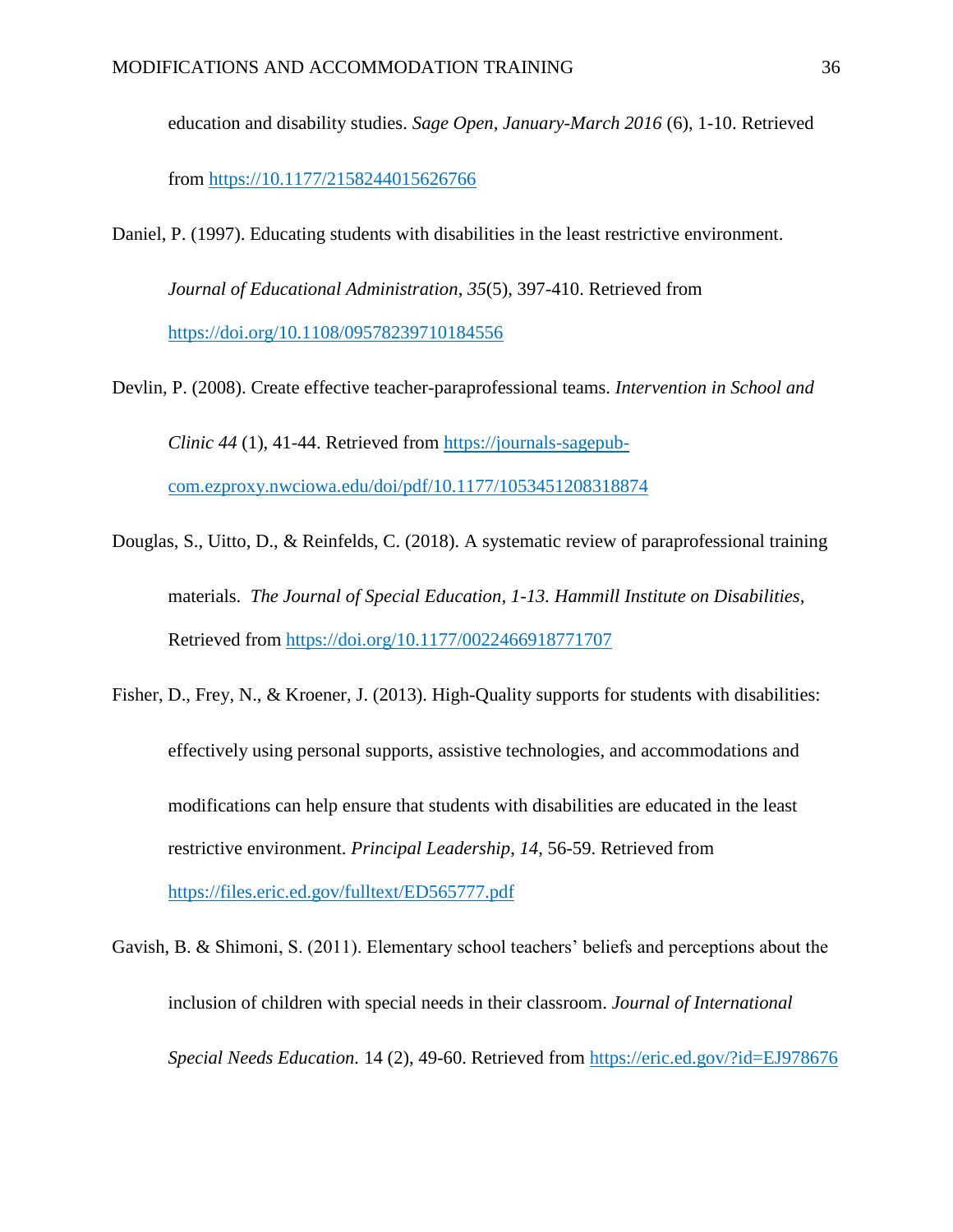Giangreco, M., Doyle, M., & Suter, J. (2011). Constructively responding to requests of

paraprofessionals: We keep asking the wrong questions. *Remedial and Special Education*, 33(6), 362-373. Retrieved from [https://doi-](https://doi-org.ezproxy.nwciowa.edu/10.1177%2F0741932511413472)

[org.ezproxy.nwciowa.edu/10.1177/0741932511413472](https://doi-org.ezproxy.nwciowa.edu/10.1177%2F0741932511413472)

Giusto, M. & Ehri, L. (2018). Effectiveness of a partial read-aloud test accommodation to assess reading comprehension in students with a reading disability. *Journal of Learning Disabilities.* Retrieved from [https://journals-sagepub](https://journals-sagepub-com.ezproxy.nwciowa.edu/doi/pdf/10.1177/0022219418789377)[com.ezproxy.nwciowa.edu/doi/pdf/10.1177/0022219418789377](https://journals-sagepub-com.ezproxy.nwciowa.edu/doi/pdf/10.1177/0022219418789377)

- Graves, J., & Graves, C. (2015). Planning for transition before graduation*. Parents Have the Power to Make Special Education Work,* 8, 138-152. Retrieved from <https://www.makespecialeducationwork.com/>
- Idol, L. (2006). Toward inclusion of special education students in general education: a program evaluation of eight schools. *Remedial and Special Education: RASE;* Retrieved from <http://gsueds2007.pbworks.com/f/collaboration.pdf>
- Kirby, M. (2017). Implicit assumptions in special education policy: For promoting full inclusion for students with learning disabilities*. Child & Youth Care Forum, 46*(2), 175-191.

Retrieved from<https://DOI:10.1007/s10566-016-9382-x>

Korinek, L., & deFur, S. (2016). Supporting student self-regulation to access the general education curriculum. *Council for Exceptional Children, 73*, 85-91. Retrieved from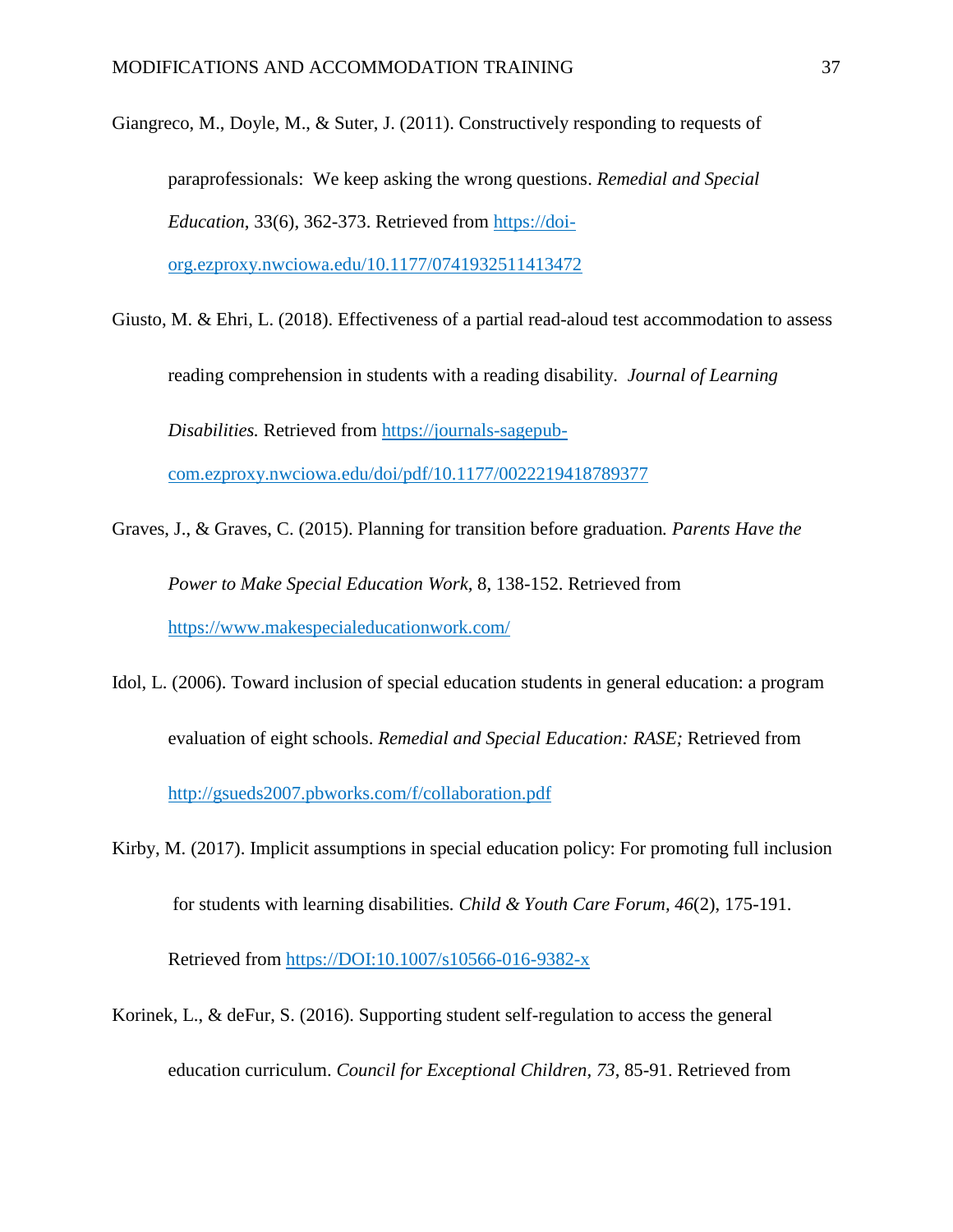<https://doi.org/10.1177/0040059915626134>

- Kratz, H., Locke, J., Piotrowski, Z., Oullette, M., Stahmer, A., & Mandell, D. (2014). All together now: Measuring staff cohesion in special education classrooms. *Journal of Psychoeducational Assessment. 33* (4). 329-338. Retrieved from [https://doi](https://doi-org.ezproxy.nwciowa.edu/10.1177%2F0734282914554853)[org.ezproxy.nwciowa.edu/10.1177/0734282914554853](https://doi-org.ezproxy.nwciowa.edu/10.1177%2F0734282914554853)
- Lalvani, P. (2013). Privilege, compromise, or social justice: Teacher's conceptualizations of inclusive education. *Disability and Society*, *28*(1), 14–27.

doi:10.1080/09687599.2012.692028

- Lee, A. (2018). Accommodations: What they are and how they work. *Understood for Learning & Attention Issues,* Retrieved from [https://www.understood.org/en/learning-attention](https://www.understood.org/en/learning-attention-issues/treatments-approaches/educational-strategies/accommodations-what-they-are-and-how-they-work)[issues/treatments-approaches/educational-strategies/accommodations-what-they-are-and](https://www.understood.org/en/learning-attention-issues/treatments-approaches/educational-strategies/accommodations-what-they-are-and-how-they-work)[how-they-work](https://www.understood.org/en/learning-attention-issues/treatments-approaches/educational-strategies/accommodations-what-they-are-and-how-they-work)
- Lee, A. (2018). Modifications: What you need to know. *Understood for Learning & Attention Issues,* Retrieved from [https://www.understood.org/en/learning-attention](https://www.understood.org/en/learning-attention-issues/treatments-approaches/educational-strategies/modifications-what-you-need-to-know)[issues/treatments-approaches/educational-strategies/modifications-what-you-need-to](https://www.understood.org/en/learning-attention-issues/treatments-approaches/educational-strategies/modifications-what-you-need-to-know)[know](https://www.understood.org/en/learning-attention-issues/treatments-approaches/educational-strategies/modifications-what-you-need-to-know)
- Lee, F., Yeung, A., Tracey, D., & Barker, K. (2015). Inclusion of children with special needs in early childhood: What teacher characteristics matter*. Topics in Early Childhood Special Education.* 35 (2), 79-88. Retrieved from [https://doi-](https://doi-org.ezproxy.nwciowa.edu/10.1177%2F0271121414566014)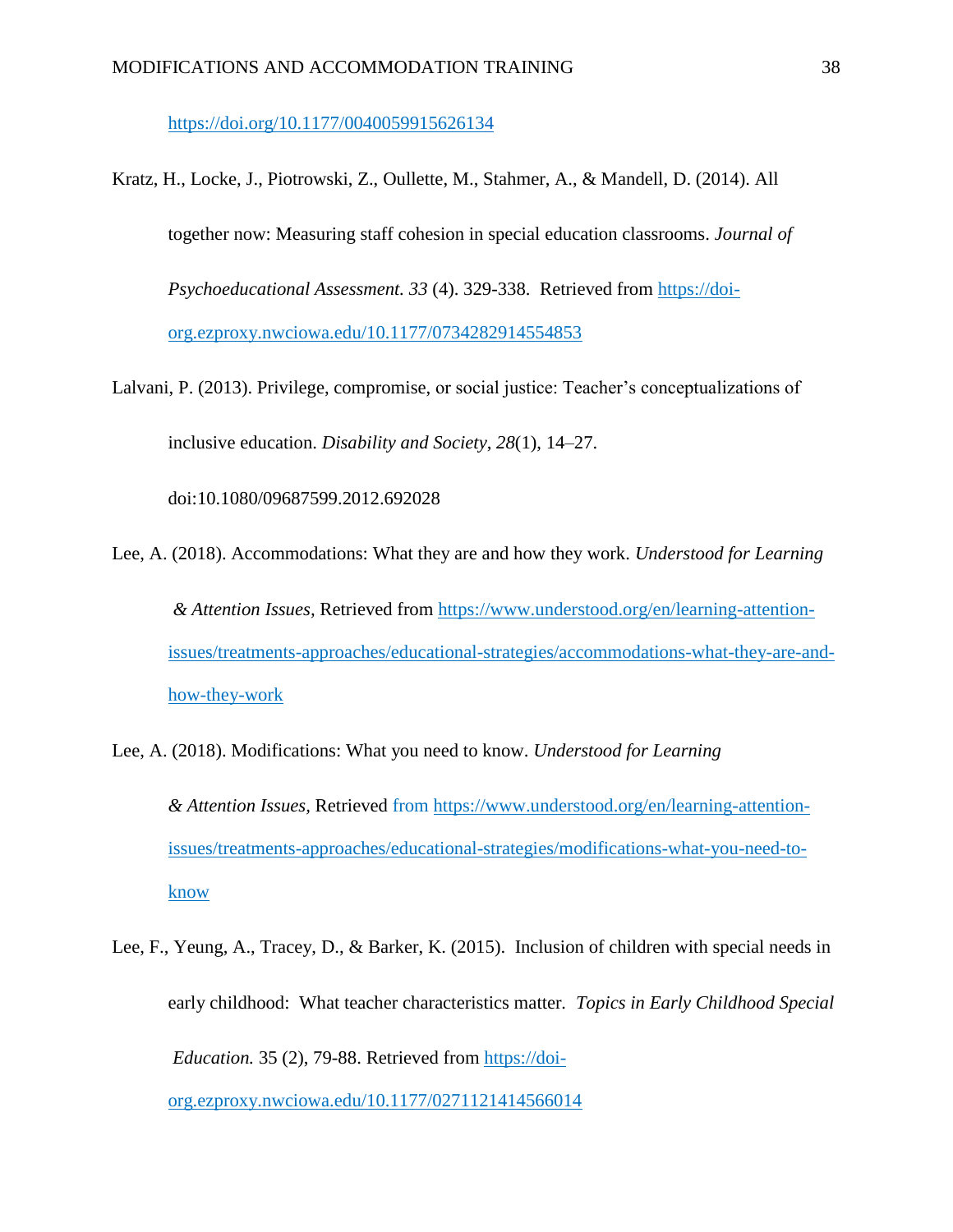Malone, M. & Gallagher, P. (2010). Special education teachers' attitudes and perceptions of teamwork. *Remedial and Special Education* 31 (5), 330-342. Retrieved from <https://journals-sagepub-com.ezproxy.nwciowa.edu/doi/pdf/10.1177/0741932509338362>

Mason, R., Schnitz, A., Wills, H., Rosenbloom, R., Kamps, D. & Bast, D. (2017). Impact of a

teacher-as-coach model: Improving paraprofessionals fidelity of implementation of

discrete trial training for students with moderate-to-severe developmental disabilities.

*Journal of Autism and Developmental Disorders* 47(6), 1696-1707. Retrieved from

[http://web.a.ebscohost.com.ezproxy.nwciowa.edu/ehost/pdfviewer/pdfviewer?vid=2&sid](http://web.a.ebscohost.com.ezproxy.nwciowa.edu/ehost/pdfviewer/pdfviewer?vid=2&sidz=7405588d-3349-4aa6-965a-da374e625abe%40sessionmgr4007) [z=7405588d-3349-4aa6-965a-da374e625abe%40sessionmgr4007](http://web.a.ebscohost.com.ezproxy.nwciowa.edu/ehost/pdfviewer/pdfviewer?vid=2&sidz=7405588d-3349-4aa6-965a-da374e625abe%40sessionmgr4007)

Meadan, H., & Monda-Amaya, L. (2008). Collaboration to promote social competence for students with mild disabilities in the general classroom. I*ntervention in School and Clinic*, *43*(3), 158-167. Retrieved from [https://doi.org/10.1177/1053451207311617](https://doi.org/10.1177%2F1053451207311617)

Morin, A. (2017). Educational strategies common modifications and accommodations. *Understood for Learning & Attention Issues,* Retrieved from [https://www.understood.org/en/learning-attention-issues/treatments](https://www.understood.org/en/learning-attention-issues/treatments-approaches/educational-strategies/common-classroom-accommodations-and-modifications)[approaches/educational-strategies/common-classroom-accommodations-and](https://www.understood.org/en/learning-attention-issues/treatments-approaches/educational-strategies/common-classroom-accommodations-and-modifications)[modifications](https://www.understood.org/en/learning-attention-issues/treatments-approaches/educational-strategies/common-classroom-accommodations-and-modifications)

National Center for Education Statistics. (2018). Children and youth with disabilities. *The* 

*Condition of Education,* Retrieved from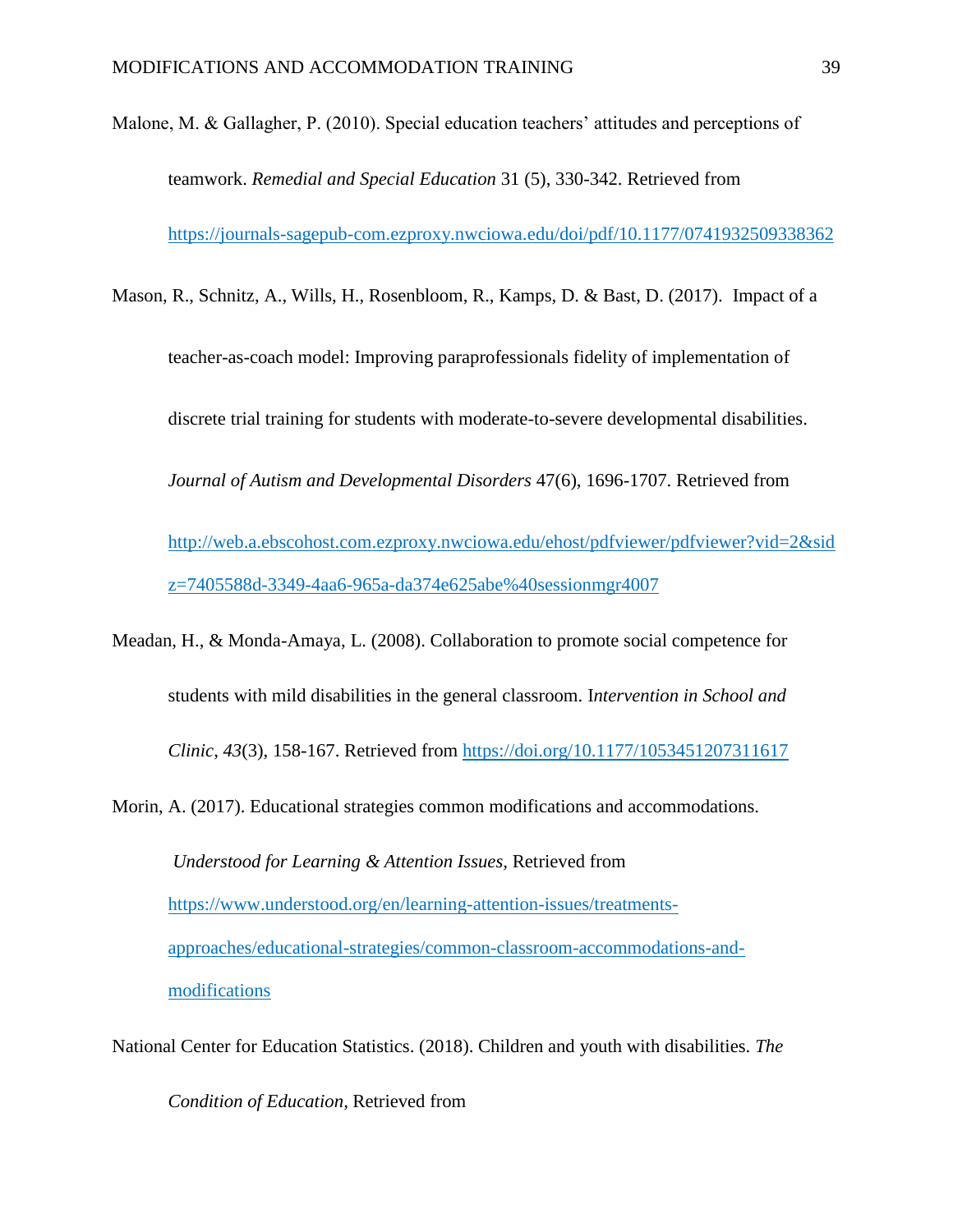[https://nces.ed.gov/programs/coe/indicator\\_cgg.asp](https://nces.ed.gov/programs/coe/indicator_cgg.asp)

Pacers. (2015). School accommodation and modification ideas for students who receive special education services. *ACTion Sheet: PHP-c49a*, Retrieved from <https://www.pacer.org/parent/php/php-c49a.pdf>

Roos, H. (2018). Inclusion in mathematics education an ideology, a way of teaching, or both.

*Educational Studies in Mathematics, 100, 1. .* Retrieved from

<https://link.springer.com/content/pdf/10.1007%2Fs10649-018-9854-z.pdf>

Samuels, C. (2013). 'Read aloud' assistance on common tests proves contentious. *Education*

*Week, 33*(10), s20, s21, s22. Retrieved from

<https://www.edweek.org/ew/articles/2013/10/30/10cc-readaloud.h33.html>

Stiefels, L., Shiferaw, M., Schwartz, A., & Gottfried, M. (2017). Who feels included in school?

Examining feelings of inclusion among students with disabilities. *Educational* 

*Researcher.* 47 (2). 105-121. Retrieved from [https://doi-](https://doi-org.ezproxy.nwciowa.edu/10.3102%2F0013189X17738761)

[org.ezproxy.nwciowa.edu/10.3102/0013189X17738761](https://doi-org.ezproxy.nwciowa.edu/10.3102%2F0013189X17738761)

The Center for Universal Design. (2012). Academic accommodations for Students with

Learning Disabilities in Education. *DO-IT*, University of Washington. Retrieved from [https://www.washington.edu/doit/academic-accommodations-students-learning](https://www.washington.edu/doit/academic-accommodations-students-learning-disabilities)[disabilities](https://www.washington.edu/doit/academic-accommodations-students-learning-disabilities)

The IRIS Center. (2010, 2018 rev.). Accommodations: Instructional and testing supports